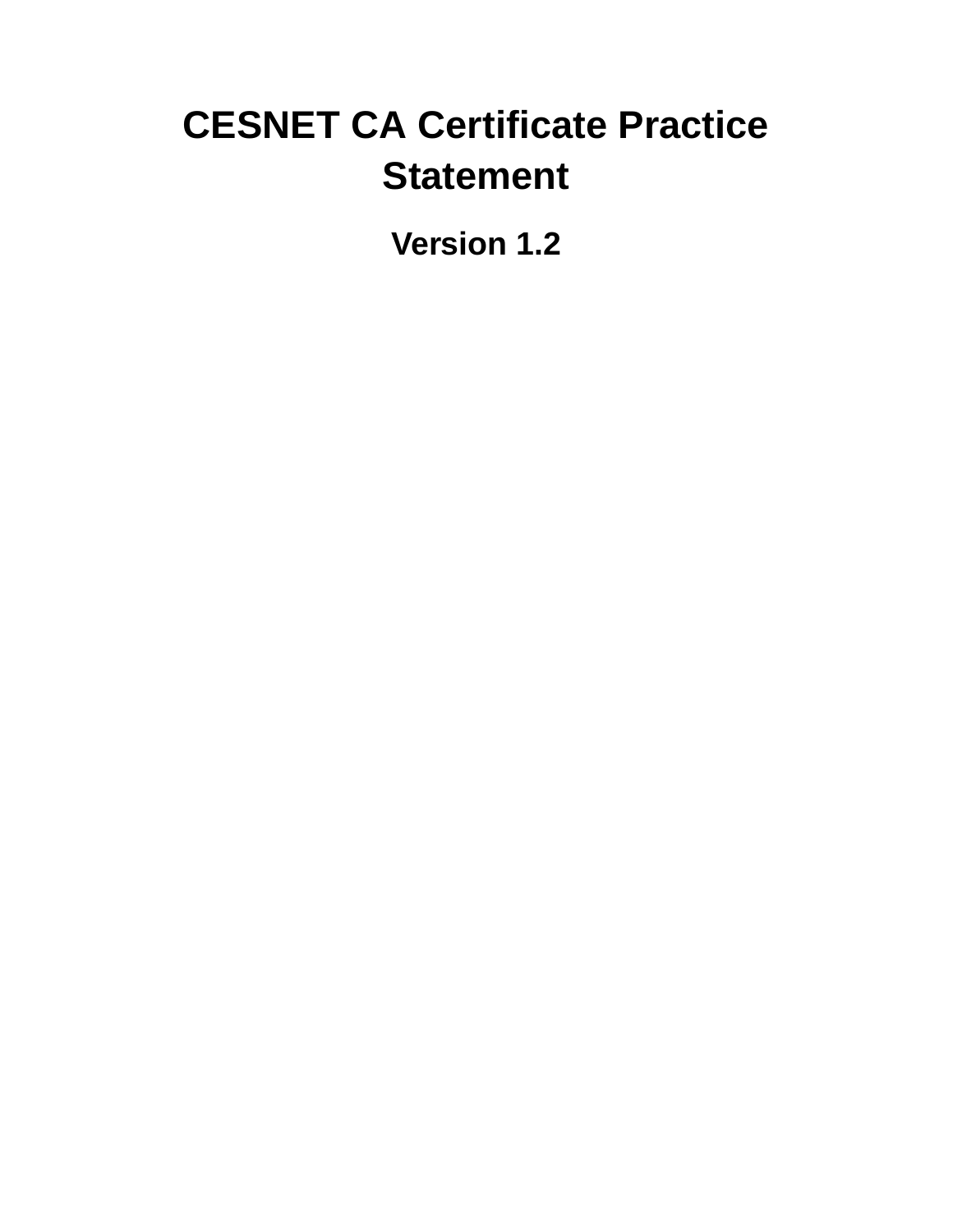## **Table of Contents**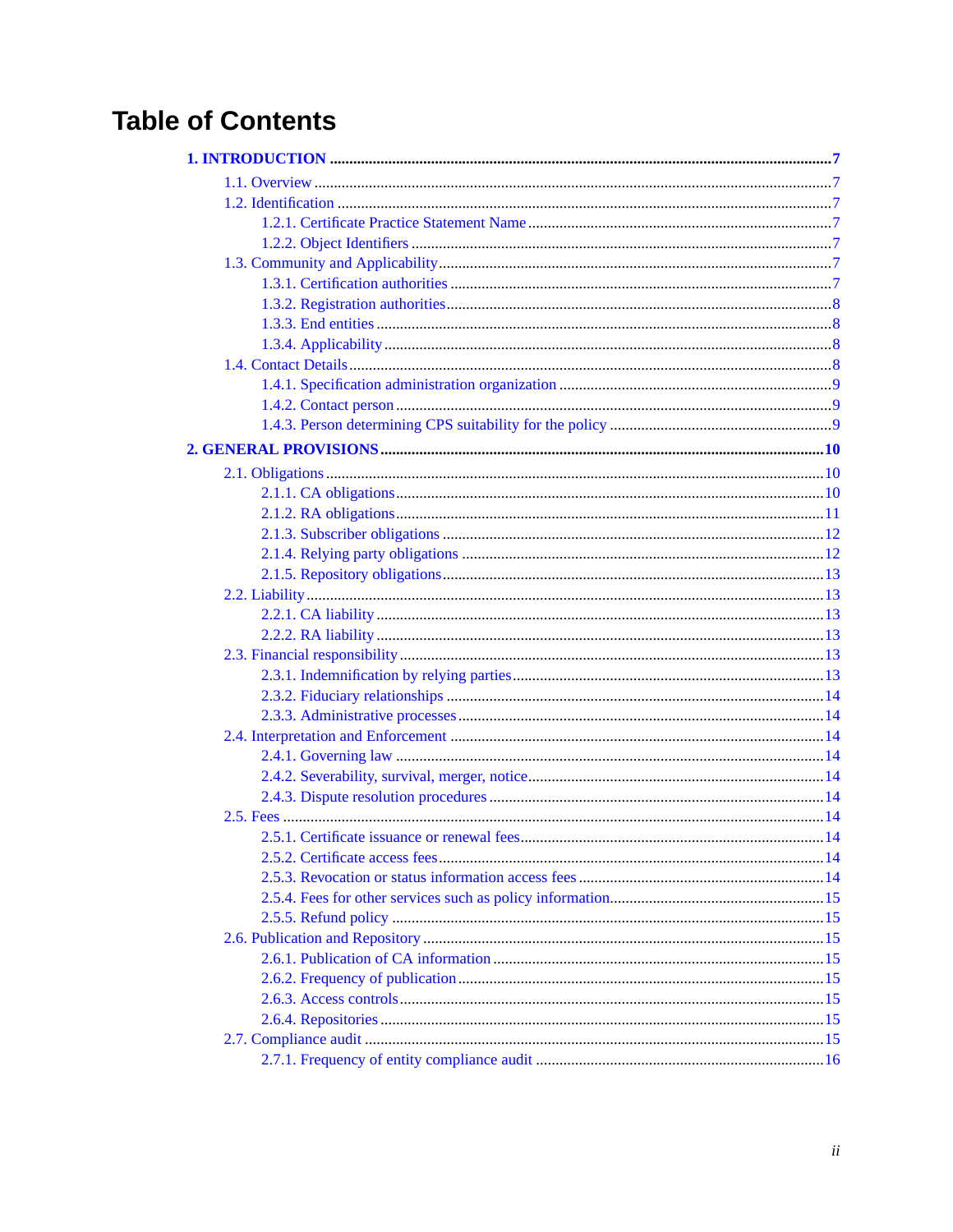| 4.4.14. Checking requirements for other forms of revocation advertisements24 |  |
|------------------------------------------------------------------------------|--|
|                                                                              |  |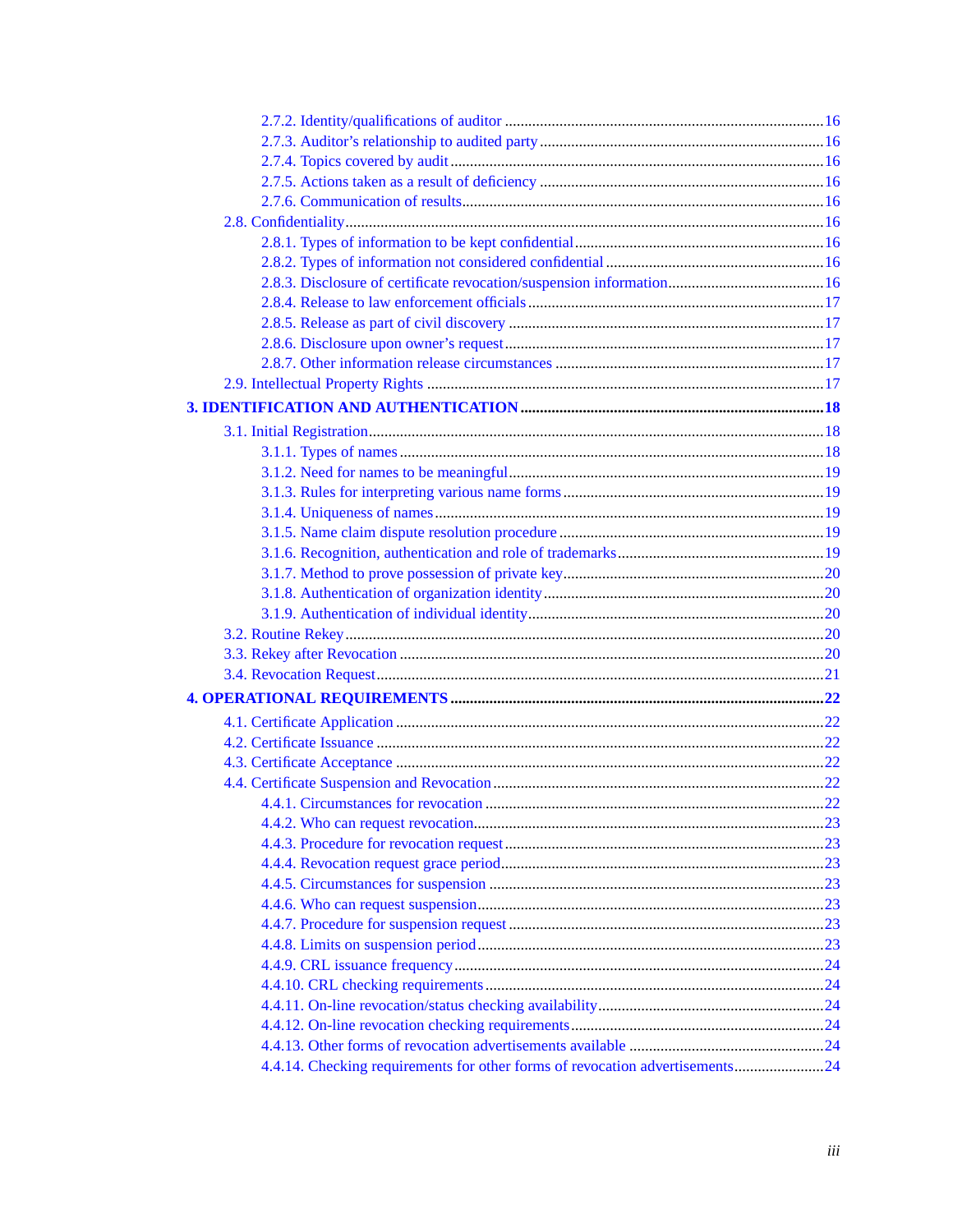| 5. PHYSICAL, PROCEDURAL, AND PERSONNEL SECURITY CONTROLS 30                 |  |
|-----------------------------------------------------------------------------|--|
|                                                                             |  |
|                                                                             |  |
|                                                                             |  |
|                                                                             |  |
|                                                                             |  |
|                                                                             |  |
|                                                                             |  |
|                                                                             |  |
|                                                                             |  |
|                                                                             |  |
|                                                                             |  |
|                                                                             |  |
|                                                                             |  |
|                                                                             |  |
| 5.3.1. Background, qualifications, experience, and clearance requirements31 |  |
|                                                                             |  |
|                                                                             |  |
|                                                                             |  |
|                                                                             |  |
|                                                                             |  |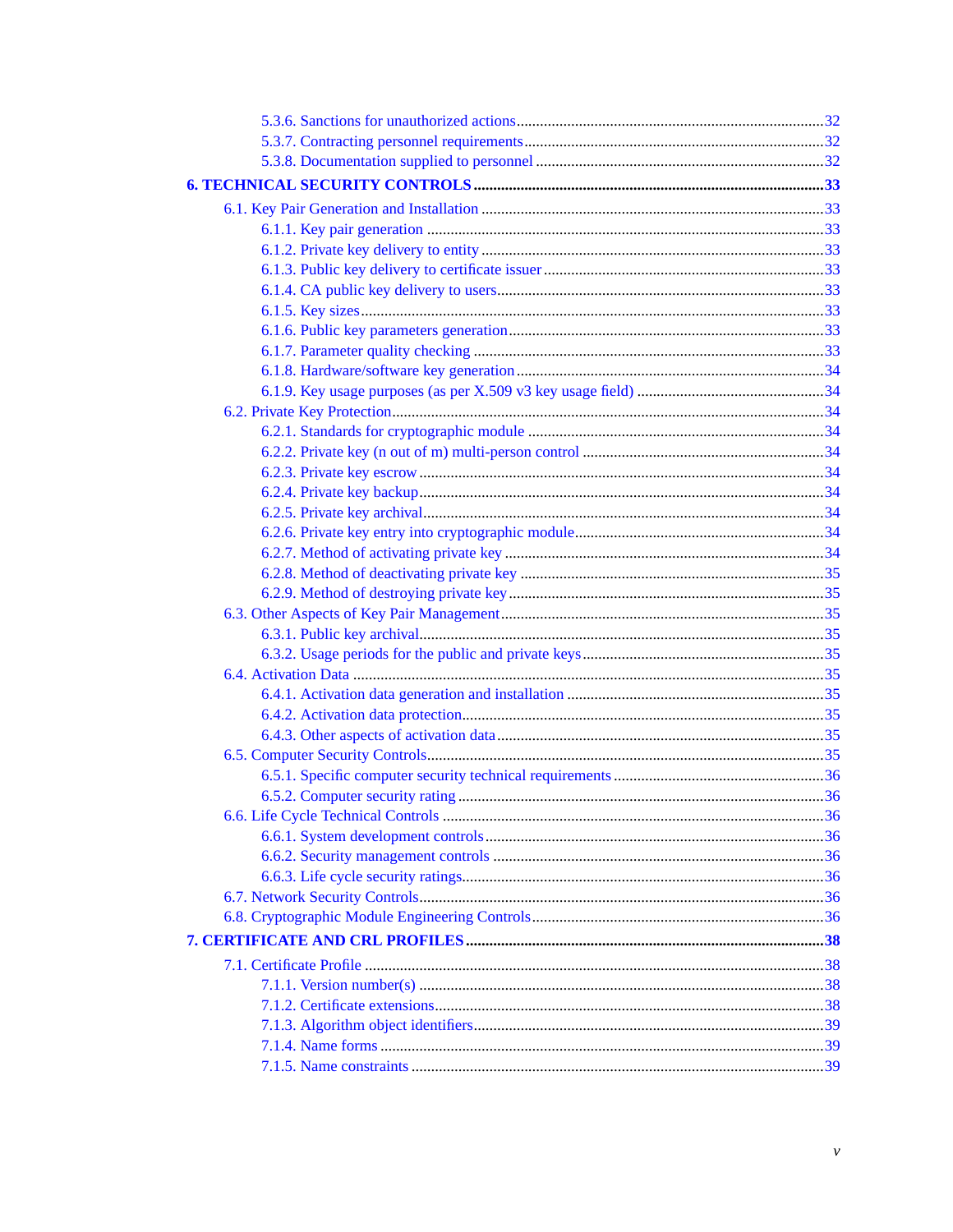| 7.1.9. Processing semantics for the critical certificate policy extension 40 |  |
|------------------------------------------------------------------------------|--|
|                                                                              |  |
|                                                                              |  |
|                                                                              |  |
|                                                                              |  |
|                                                                              |  |
|                                                                              |  |
|                                                                              |  |
|                                                                              |  |
|                                                                              |  |
|                                                                              |  |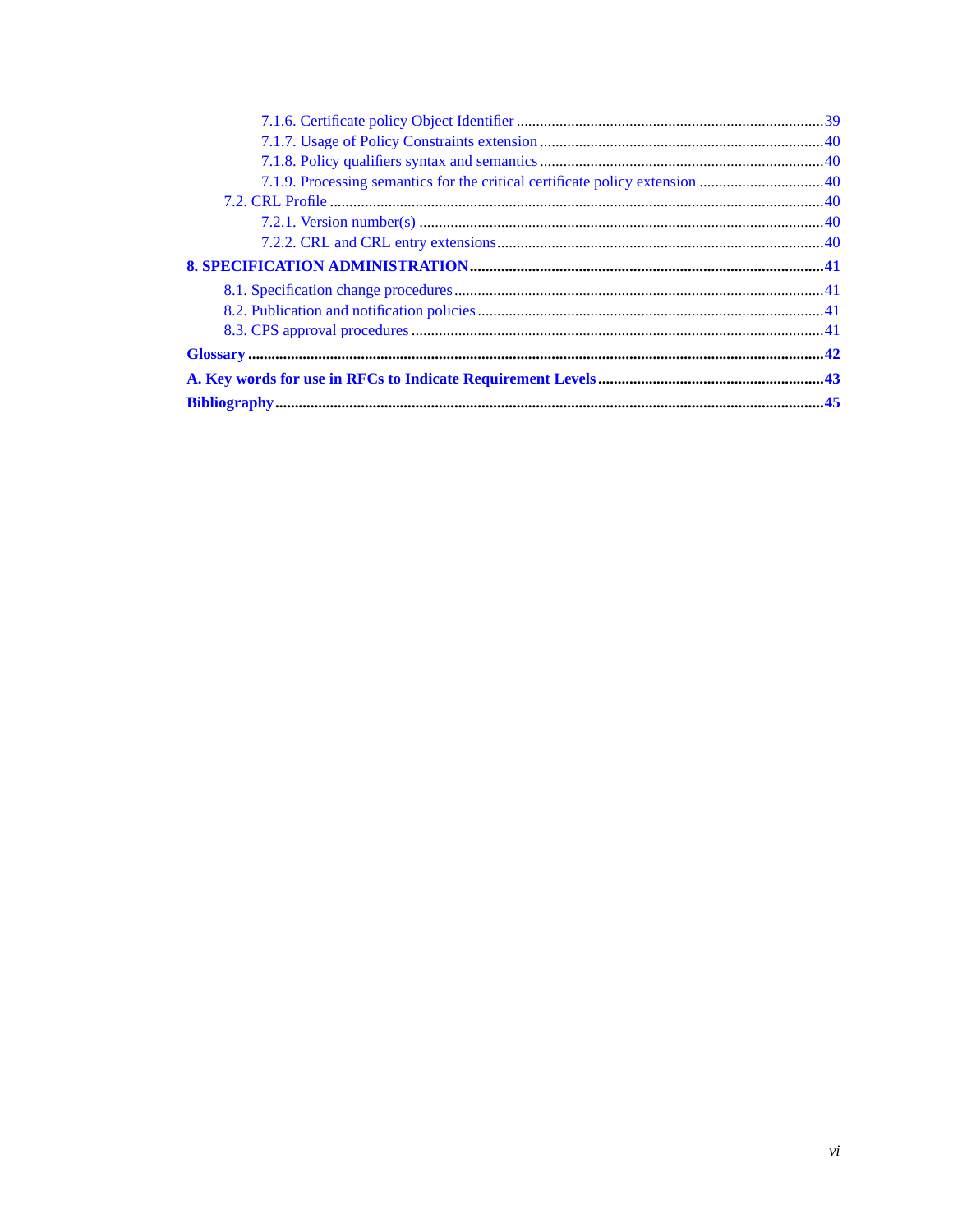### <span id="page-6-0"></span>**1. INTRODUCTION**

This document is consistent with [RFC 2527](#page-44-1). Therefore there are some sections that are maintained for compatibility, although they do not apply exactly to the services offered by CESNET CA. *[Glossary](#page-41-0)* provides a glossary of terms used in this document.

Within this document the words "MUST", "MUST NOT", "REQUIRED", "SHALL", "SHALL NOT", "SHOULD", "SHOULD NOT", "RECOMMENDED", "MAY", "OPTIONAL" are to be interpreted as in [RFC 2119](#page-44-2). (See [Appendix A](#page-42-0)).

### <span id="page-6-1"></span>**1.1. Overview**

This CPS describes the practices employed by the CESNET CA in issuing the digital certificates.

<span id="page-6-2"></span>This CPS MAY be used by a relying party to determine the level of trust associated with a given policy.

### <span id="page-6-3"></span>**1.2. Identification**

### **1.2.1. Certificate Practice Statement Name**

<span id="page-6-4"></span>CESNETCACertificatePracticeStatementv1:2

### **1.2.2. Object Identifiers**

*1.3.6.1.4.1.8057.1.1.1.2*

This certificate practice statement is identified by the following unique registered Object Identifier (OID):

| ISO assigned                        |      |
|-------------------------------------|------|
| Organization acknowledged by ISO    | 3    |
| <b>IUS</b> Department of Defense    | 6    |
| <b>Internet</b>                     |      |
| IANA registered private enterprises |      |
| <b>CESNET</b>                       | 8057 |
| <b>PKI</b>                          |      |
| Certificate Practice Statement      |      |
| Major version                       |      |
| Minor version                       | ∍    |

### <span id="page-6-5"></span>**1.3. Community and Applicability**

CESNET CA provides PKI services for the Czech academic community.

<span id="page-6-6"></span>The specific applicability of the certificates issued by the CESNET CA is stated in the relevant CP.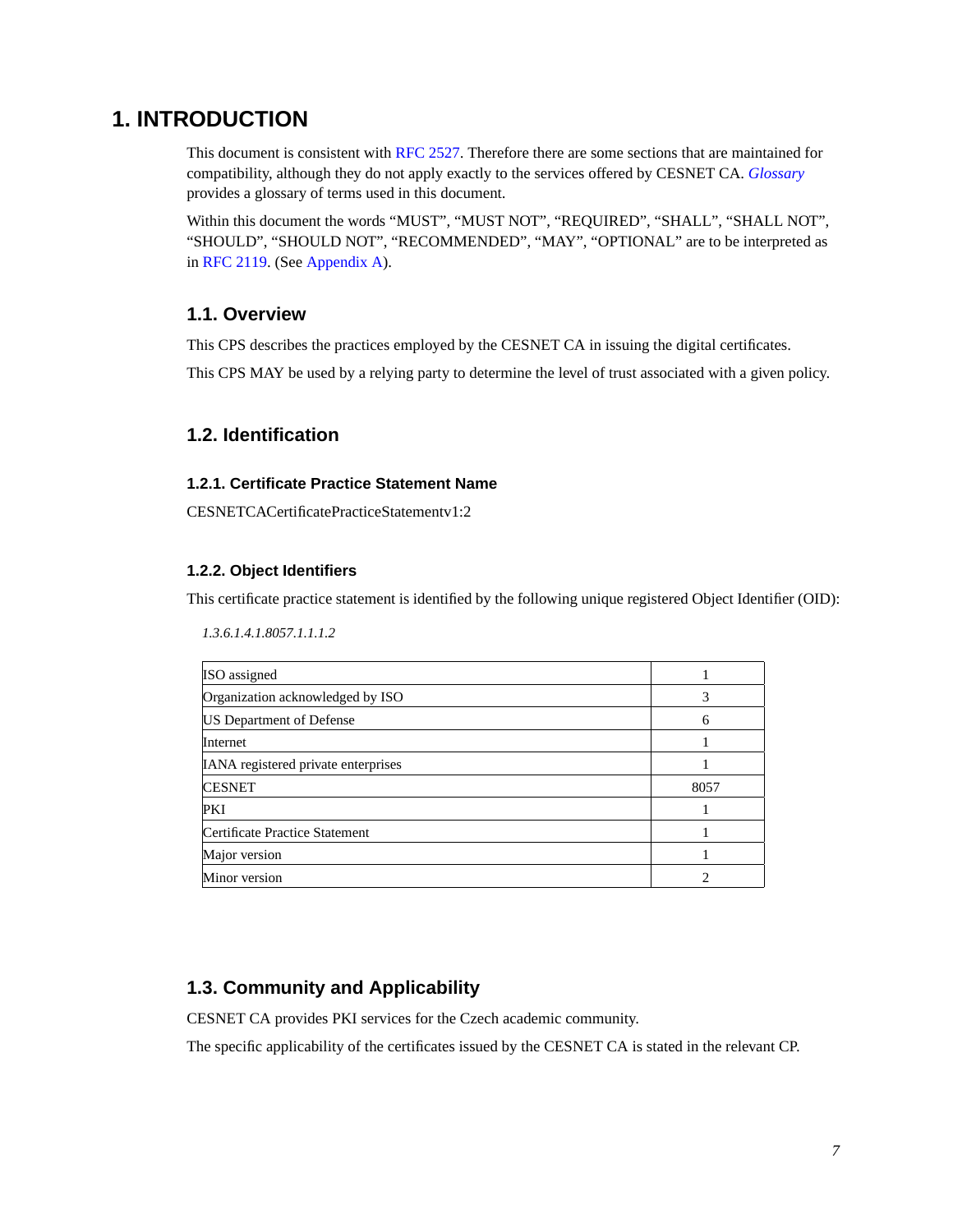### <span id="page-7-4"></span>**1.3.1. Certification authorities**

The CESNET CA digital certificates MUST be issued only by persons formally assigned by the CESNET a.l.e. director.

### <span id="page-7-0"></span>**1.3.2. Registration authorities**

The CESNET CA manages the functions of its Registration Authority.

Other RAs MAY be operated by sites within the Czech academic community, e.g. by universities or faculties. In that case the RAs MUST sign an agreement with the CESNET CA stating the obligation to adhere to this CPS and the relevant CPs.

### <span id="page-7-1"></span>**1.3.3. End entities**

The targeted end entities are employees and students of Czech universities, Czech Academy of Sciences, and any organizations cooperating with these entities in the practice of research, educational and administrative functions as well as computers and application services operated by these organizations.

In accordance with the corresponding CP, subscribers that are the subject of the issued certificates may be:

- 1. Any natural person which can be uniquely identified.
- 2. Any legal person or entity which can be uniquely identified (e.g. university of faculty).
- 3. Any other object (e.g. server or hardware/software component) that can be uniquely identified.

### <span id="page-7-2"></span>**1.3.4. Applicability**

Certificates issued by the CESNET CA MUST NOT be used for financial transactions. Certificates issued by the CESNET CA can facilitate:

- Authentication
- Authorization
- Confidentiality
- Integrity
- Non-repudiation

Applicable key usage is indicated in the "Key Usage" extension of the certificate. Any usage other than the one(s) indicated in this extension is at the risk of the relying party.

<span id="page-7-3"></span>The specific applicability requirements MAY be stated in the relevant CP.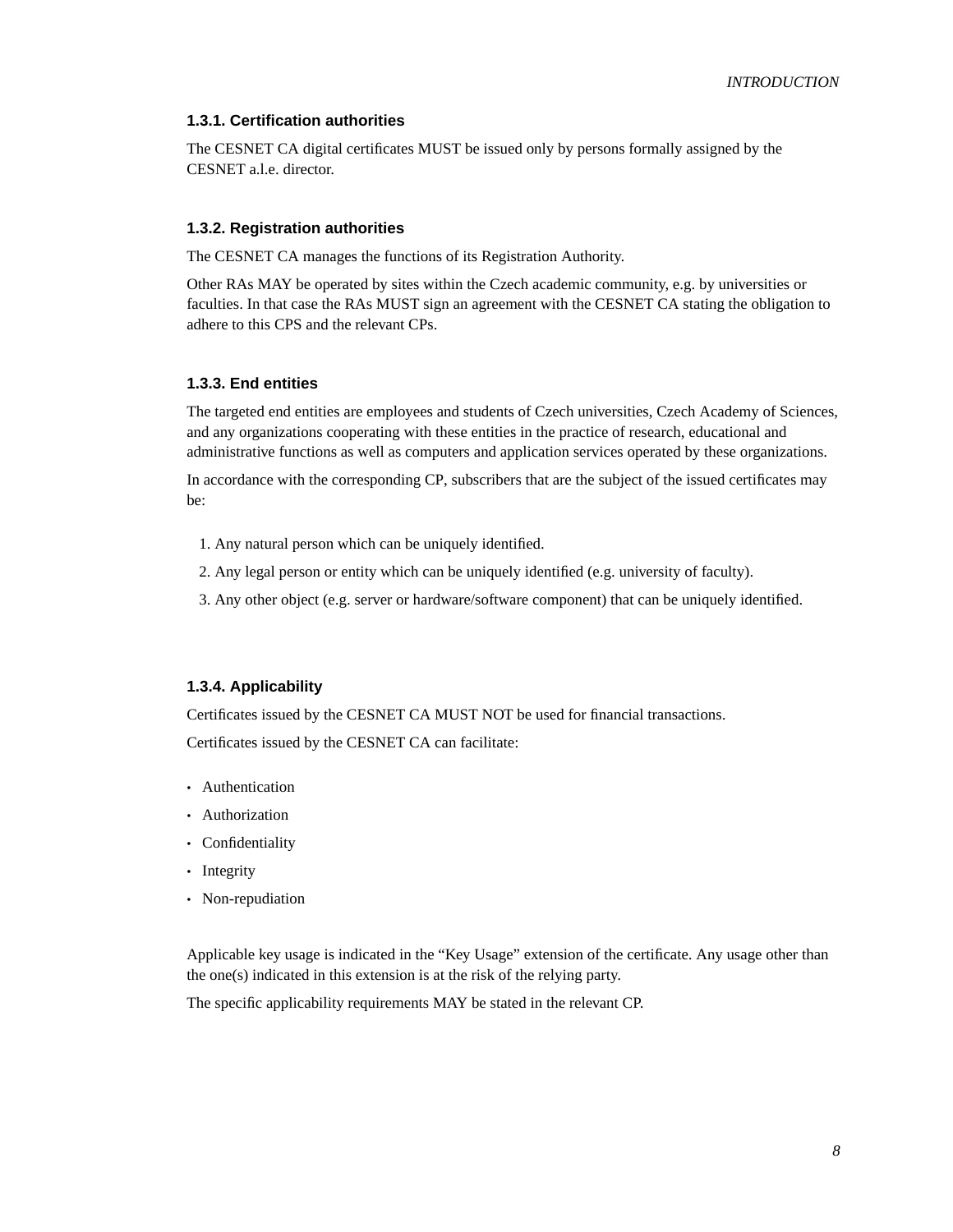### <span id="page-8-0"></span>**1.4. Contact Details**

### **1.4.1. Specification administration organization**

This CPS is maintained by CESNET a.l.e. (http://www.cesnet.cz/).

### **1.4.2. Contact person**

All questions and comments concerning this CPS must be addressed to:

CESNET CA CESNET a.l.e. Zikova 4 Prague 160 00 Czech Republic

Email: <ca@cesnet.cz> URI: http://www.cesnet.cz/pki/

### <span id="page-8-1"></span>**1.4.3. Person determining CPS suitability for the policy**

Not applicable.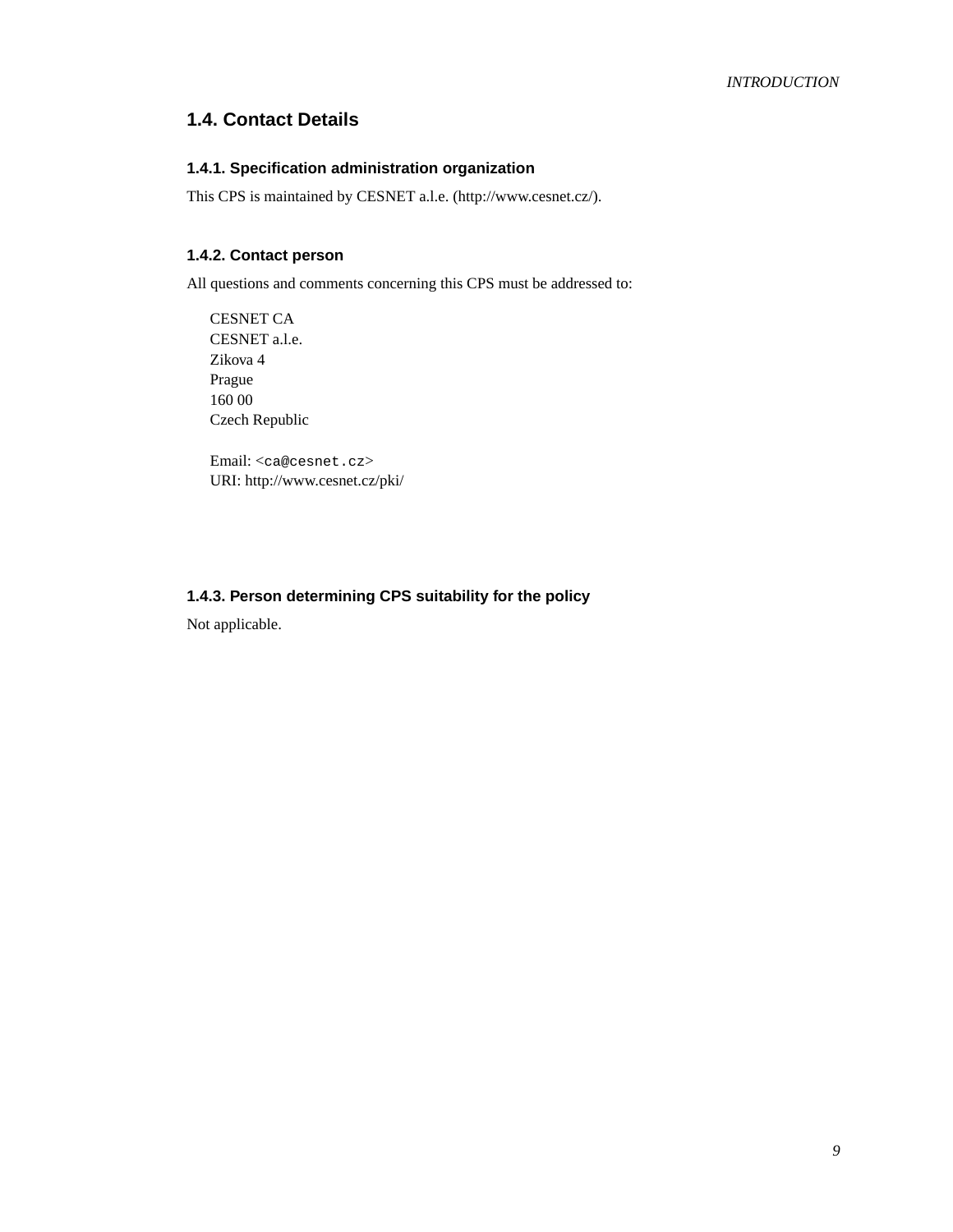## <span id="page-9-1"></span><span id="page-9-0"></span>**2. GENERAL PROVISIONS**

### <span id="page-9-2"></span>**2.1. Obligations**

### **2.1.1. CA obligations**

### 2.1.1.1. Compliance

The CESNET CA MUST publish a CPS describing the practices employed in issuing the digital certificates. The CA MUST operate in accordance with its CPS, and the law of the Czech Republic.

### 2.1.1.2. Assurance of cross certification compliance

The CESNET CA MUST verify that any CA with which it cross-certifies complies with the mutually recognized CPs.

#### 2.1.1.3. Certificate requests

The CA is obliged to handle certificate requests and issue new certificates:

- accept certification requests from entities requesting a certificate according to the agreed procedures contained in this CPS and in the relevant CP
- authenticate entities requesting a certificate, possibly by the help of separately designated RAs
- issue certificates based on requests from authenticated entities
- send notification of issued certificate to requesters
- make issued certificates publicly available

### 2.1.1.4. Certificate revocation

The CA is obliged to handle certificate revocation requests and certificate revocation:

- accept revocation requests from entities requesting a certificate to be revoked according to the agreed procedures contained in this CPS and the relevant CP
- authenticate entities requesting a certificate to be revoked
- issue a CRL
- make CRLs publicly available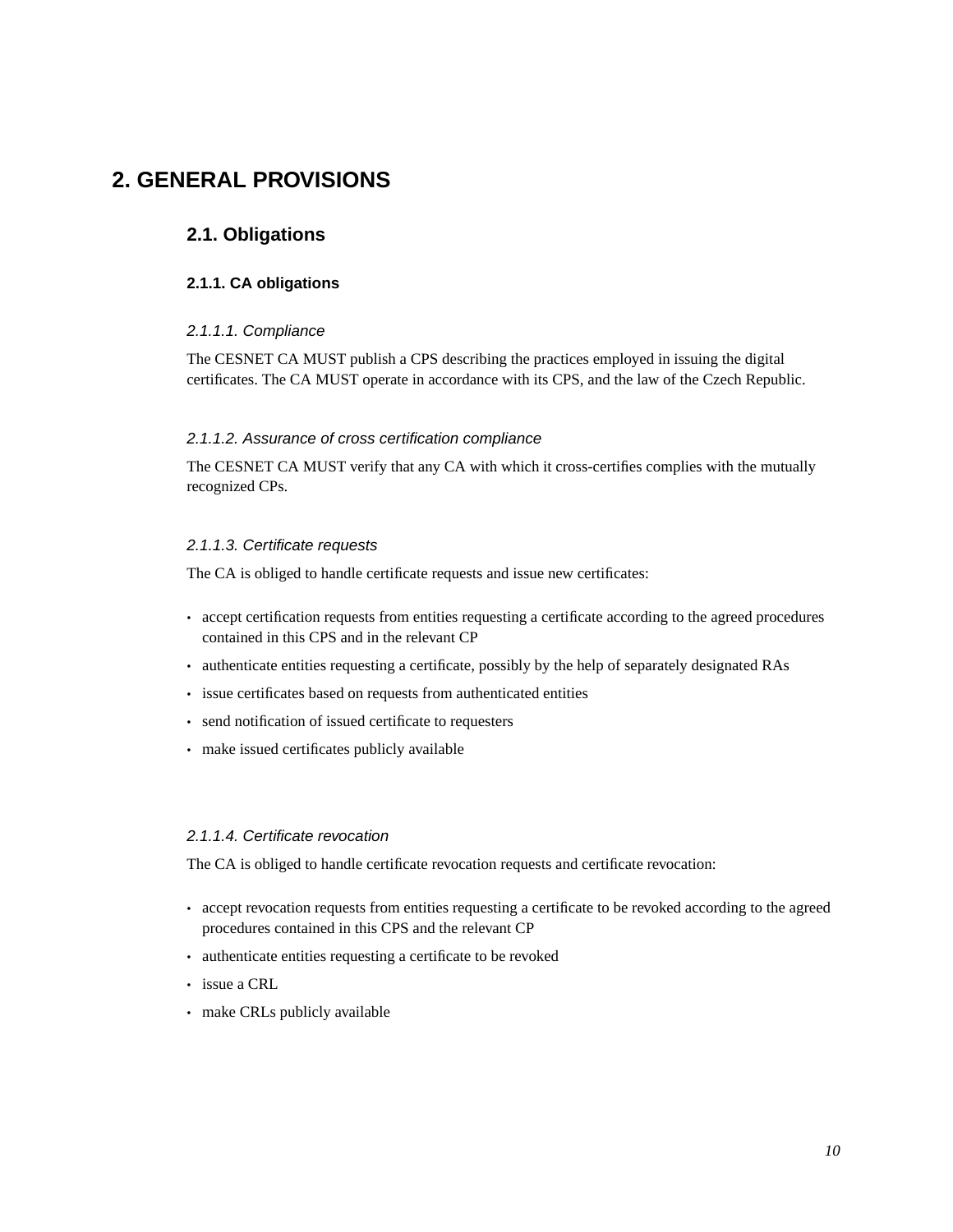### 2.1.1.5. Data privacy

The CA is authorized to collect the information related to personal data that is necessary to perform its services. These personal data can only be used in the context of the certification services provision. The subscriber has the right to access and request correction of these data.

### 2.1.1.6. Protection of issuing CA's private key

The CA is obliged to protect its private key in accordance with this CPS.

#### 2.1.1.7. Restriction on issuing CA's private key use

The CA's private key used for issuing certificates in accordance with this CPS and the applicable CP may be used only for signing certificates and CRLs, and other adequate information consistent with the certificate issuance.

### <span id="page-10-0"></span>**2.1.2. RA obligations**

An RA is obliged to operate RA service. This includes:

### 2.1.2.1. Compliance

The RA MUST operate in accordance with its CPS and the law of the Czech Republic.

#### 2.1.2.2. Authentication of the subject's identity

The RA is obliged to authenticate the identity of the subject to be certified using procedures specified in [Section 3.1](#page-17-1).

### 2.1.2.3. Validation of the connection between a public key and the requester identity

The RA is obliged to verify that the requester is in possession of the private key corresponding to the public key contained in the certificate request using procedures specified in [Section 3.1.7](#page-19-0).

### 2.1.2.4. Maintain certificate application information

The RA is obliged to keep supporting evidence for any certificate request made to a CA (e.g., certificate request forms) in accordance with this CPS.

### 2.1.2.5. Protection of RA's private key

The RA is obliged to protect its private key in accordance with this CPS.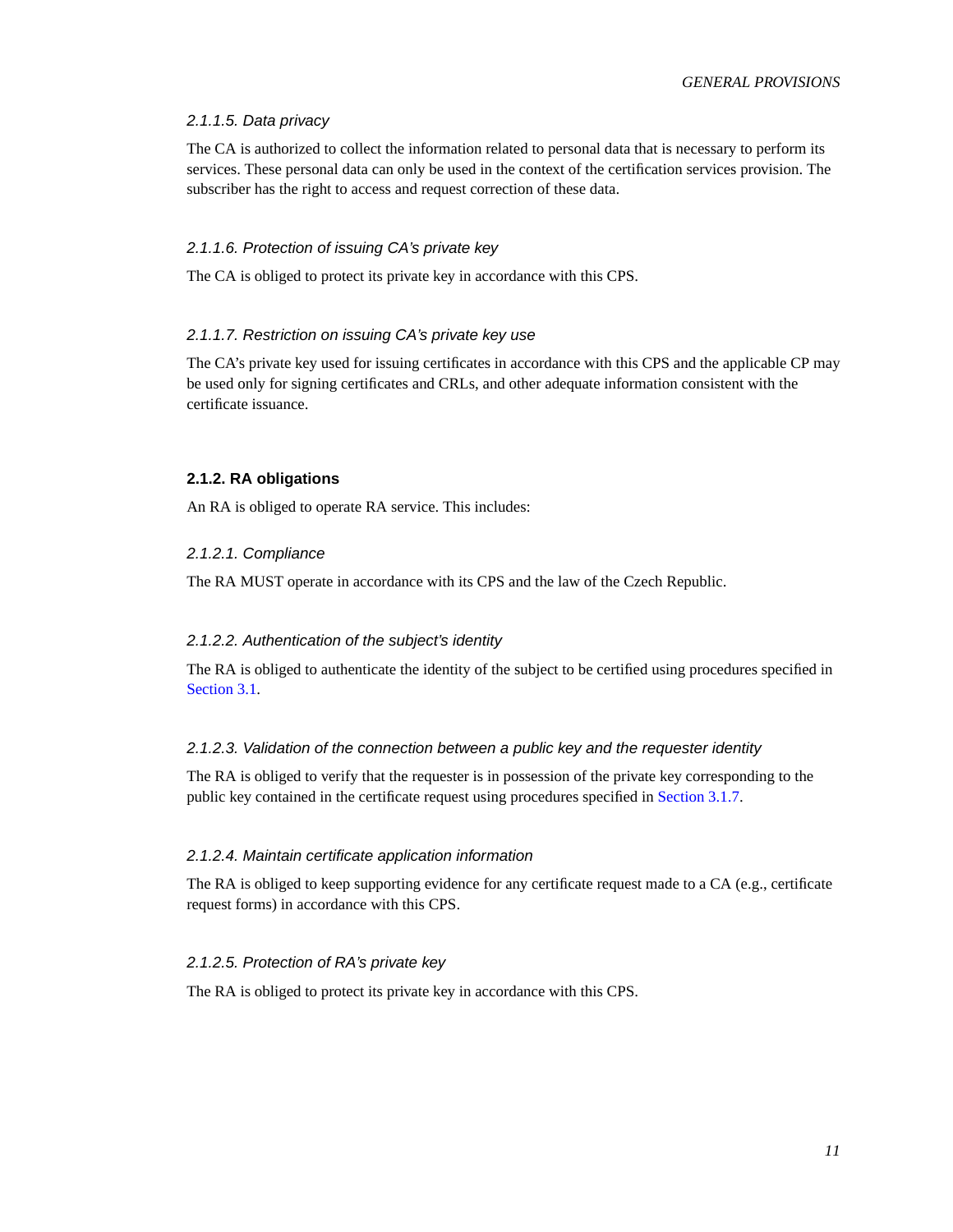### 2.1.2.6. Restriction on RA private key use

The private key used by a RA for signing certificate signing requests (CSRs), certificate suspensions, and certificate revocations as part of its RA function must not be used for any other purpose. Separate certificates will be issued to facilitate routine secure communication by the RA.

### <span id="page-11-0"></span>**2.1.3. Subscriber obligations**

#### 2.1.3.1. Accuracy of representations in certificate applications

Subscribers must accurately represent the information required of them in a certificate request.

#### 2.1.3.2. Key pair generation

Subscribers MUST generate their public key pair using a trustworthy method.

### 2.1.3.3. Protection of entity's private key

Subscribers MUST properly protect their private key at all times, against loss, disclosure to any other party, modification and unauthorized use, in accordance with this CPS and the relevant CP. From the creation of their private and public key pair, subscribers are personally and solely responsible of the confidentiality and integrity of their private keys. Every usage of their private key is assumed to be the act of its owner.

### 2.1.3.4. Notification of CA upon private key compromise

Upon suspicion that their private keys are compromised subscribers MUST notify the CA that issued their certificates by sending a certificate revocation request.

### 2.1.3.5. Notification of CA upon any change in their certificate content

Upon any change in the content of their certificates subscribers MUST notify the CA that issued their certificates by sending a certificate revocation request.

#### 2.1.3.6. Restrictions on private key and certificate use

Subscribers MUST use the keys and certificates only for the purposes authorized by the CA.

### 2.1.3.7. Personal data

<span id="page-11-1"></span>Subscribers MUST authorize the treatment and conservation of their personal data.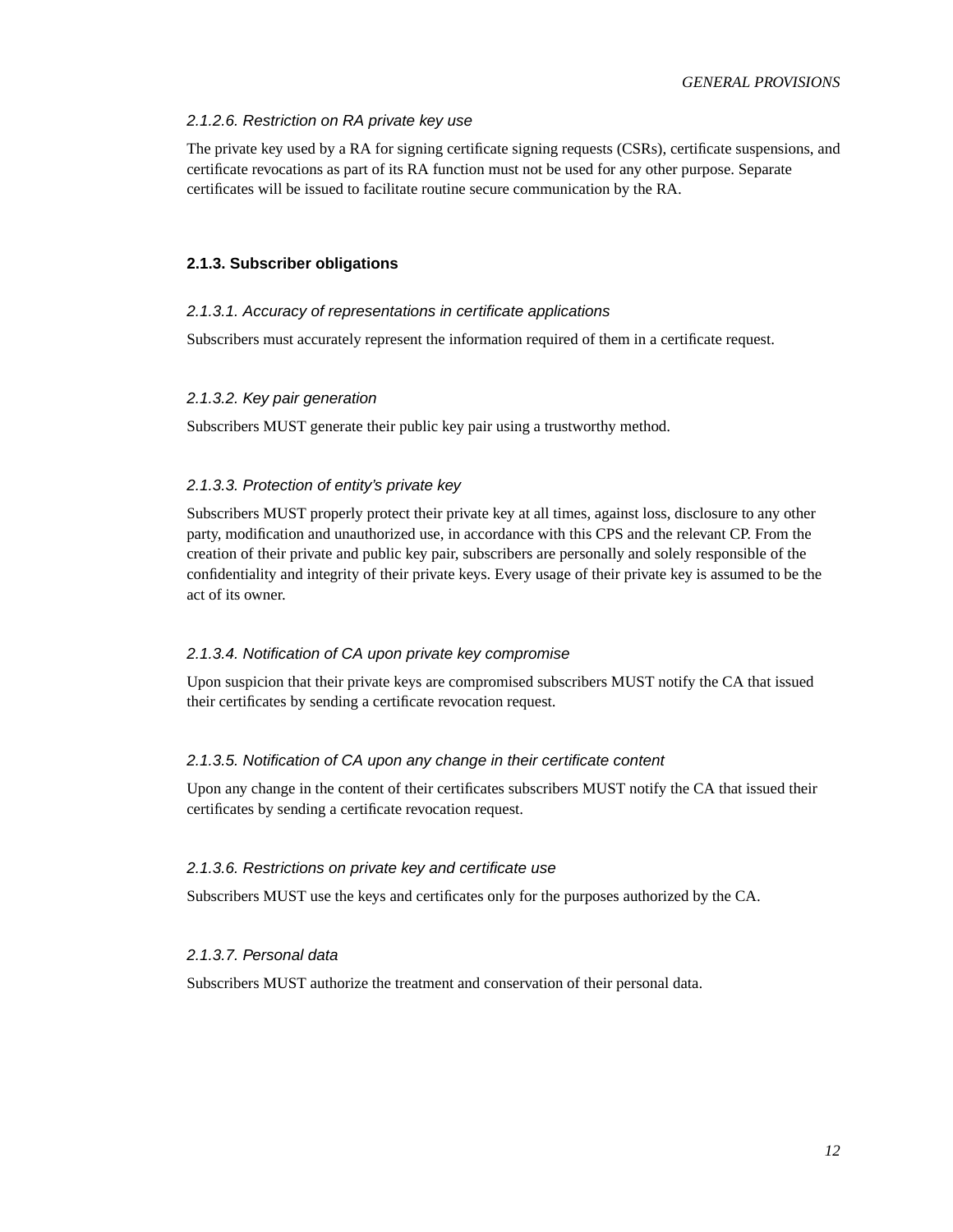### **2.1.4. Relying party obligations**

### 2.1.4.1. CPS

A relying party MUST be familiar with the CPS and the relevant CP before drawing any conclusion on how much trust he can put in the use of a certificate issued from the CA.

### 2.1.4.2. Purposes for which certificate is used

The relying party MUST only use the certificate for the proscribed applications and MUST NOT use the certificates for forbidden applications

#### 2.1.4.3. Digital signature verification responsibilities

Relying parties MUST verify the digital signature of a received digitally signed message and to verify the digital signature of the CA who issued the certificate used for the verification purpose.

### 2.1.4.4. Revocation and suspension checking responsibilities

When validating a certificate a relying party MUST check it for its validity, revocation, or suspension.

### <span id="page-12-0"></span>**2.1.5. Repository obligations**

The CESNET CA SHALL use a publicly accessible repository to store certificates and Certificate Revocation Lists (CRLs). The repository SHALL be available as much as practically possible.

### <span id="page-12-2"></span><span id="page-12-1"></span>**2.2. Liability**

#### **2.2.1. CA liability**

The CESNET CA warrants that all certificates issued were issued in accordance with this CPS and the relevant CP.

#### <span id="page-12-3"></span>**2.2.2. RA liability**

RA warrants that subscriber's identity has been verified and that the identities in the certificate were valid at the time of issuance.

### <span id="page-12-4"></span>**2.3. Financial responsibility**

<span id="page-12-5"></span>No financial responsibility is accepted for certificates issued under this CPS.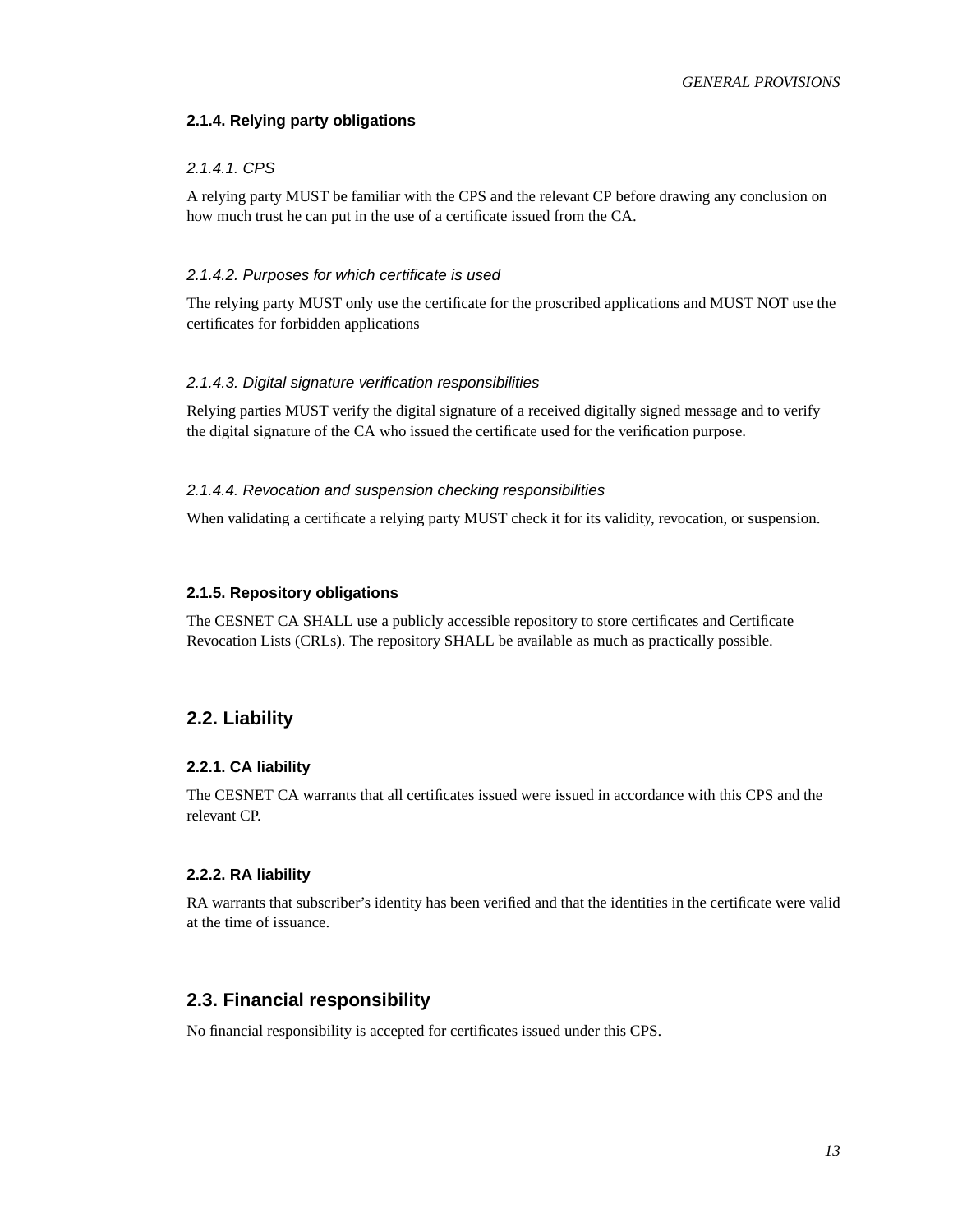### <span id="page-13-10"></span>**2.3.1. Indemnification by relying parties**

<span id="page-13-0"></span>The CESNET CA assumes no financial responsibility for improperly used certificates..

### **2.3.2. Fiduciary relationships**

Issuance of certificates in accordance with this CPS and the corresponding CP does not make the CESNET CA, or any RA within the CESNET CA infrastructure an agent, fiduciary, trustee, or other representative of subscribers or relying parties.

### <span id="page-13-1"></span>**2.3.3. Administrative processes**

Not applicable

### <span id="page-13-3"></span><span id="page-13-2"></span>**2.4. Interpretation and Enforcement**

### **2.4.1. Governing law**

<span id="page-13-4"></span>This CPS is governed by the law of the Czech Republic.

### **2.4.2. Severability, survival, merger, notice**

Should it be determined that one section of this CPS is incorrect or invalid, the other sections shall remain in effect until the CPS is updated as indicated in [Section 8](#page-40-0)

### <span id="page-13-5"></span>**2.4.3. Dispute resolution procedures**

In case a dispute is not successfully resolved by negotiations, the parties involved MAY appoint an independent third party arbitrator.

If arbitration proves impossible, the parties can take legal actions.

### <span id="page-13-7"></span><span id="page-13-6"></span>**2.5. Fees**

### **2.5.1. Certificate issuance or renewal fees**

<span id="page-13-8"></span>No fees are charged for issuing certificates.

### **2.5.2. Certificate access fees**

<span id="page-13-9"></span>Access to certificates on the CESNET CA Certificate Registry is free of charge.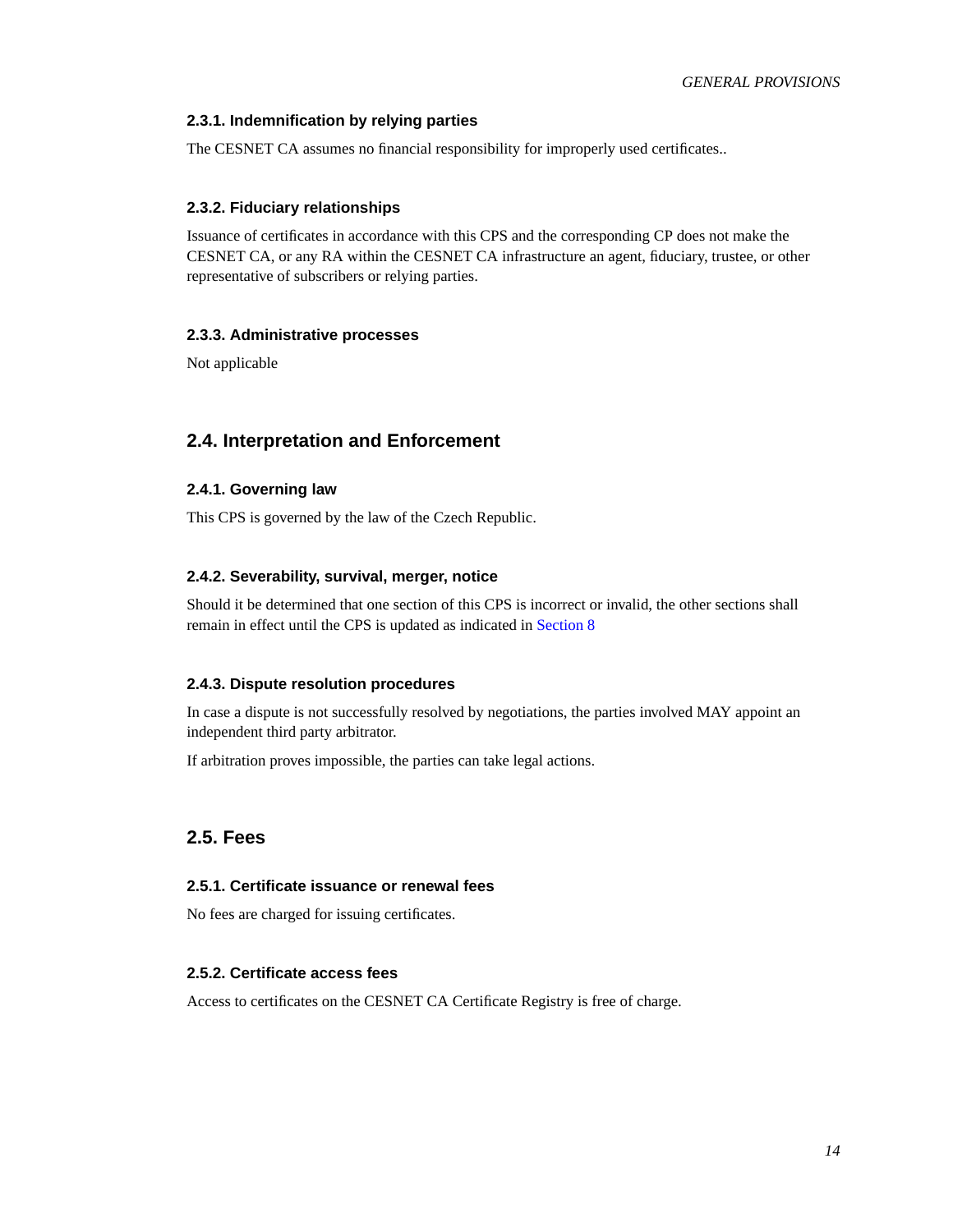### **2.5.3. Revocation or status information access fees**

Access to Certificate Revocation Lists on the CESNET CA Certificate Registry is free of charge.

### **2.5.4. Fees for other services such as policy information**

<span id="page-14-0"></span>No fees are charged for allowing policy and CPS information access.

### **2.5.5. Refund policy**

<span id="page-14-1"></span>Not applicable.

### <span id="page-14-2"></span>**2.6. Publication and Repository**

### **2.6.1. Publication of CA information**

The CESNET CA MUST make publicly available, in its repositories:

- 1. The CESNET CA Certificate Practice Statement in http://www.cesnet.cz/pki/CPS.html
- 2. The applicable Certificate Policies in http://www.cesnet.cz/pki/CP/.
- 3. All issued certificates including CA-certificates in ldap://pki.cesnet.cz/
- 4. Signed Certificate Revocation Lists in http://www.cesnet.cz/pki/crl/ (http://www.cesnet.cz/pki/CRL)

### <span id="page-14-3"></span>**2.6.2. Frequency of publication**

CRL publication must be in accordance with [Section 4.4.9](#page-23-0) of this CPS.

<span id="page-14-4"></span>CPS publication must be in accordance with [Section 8](#page-40-0) of this CPS.

### **2.6.3. Access controls**

There is no access control on reading the CP or the CPS.

There is no access control on reading the certificates.

<span id="page-14-5"></span>The certificates, CPs and CPS in the electronic repository are protected against any unauthorized modification.

### **2.6.4. Repositories**

<span id="page-14-6"></span>Chosen electronic repository must comply to this CPS. See [Section 2.1.5.](#page-12-0)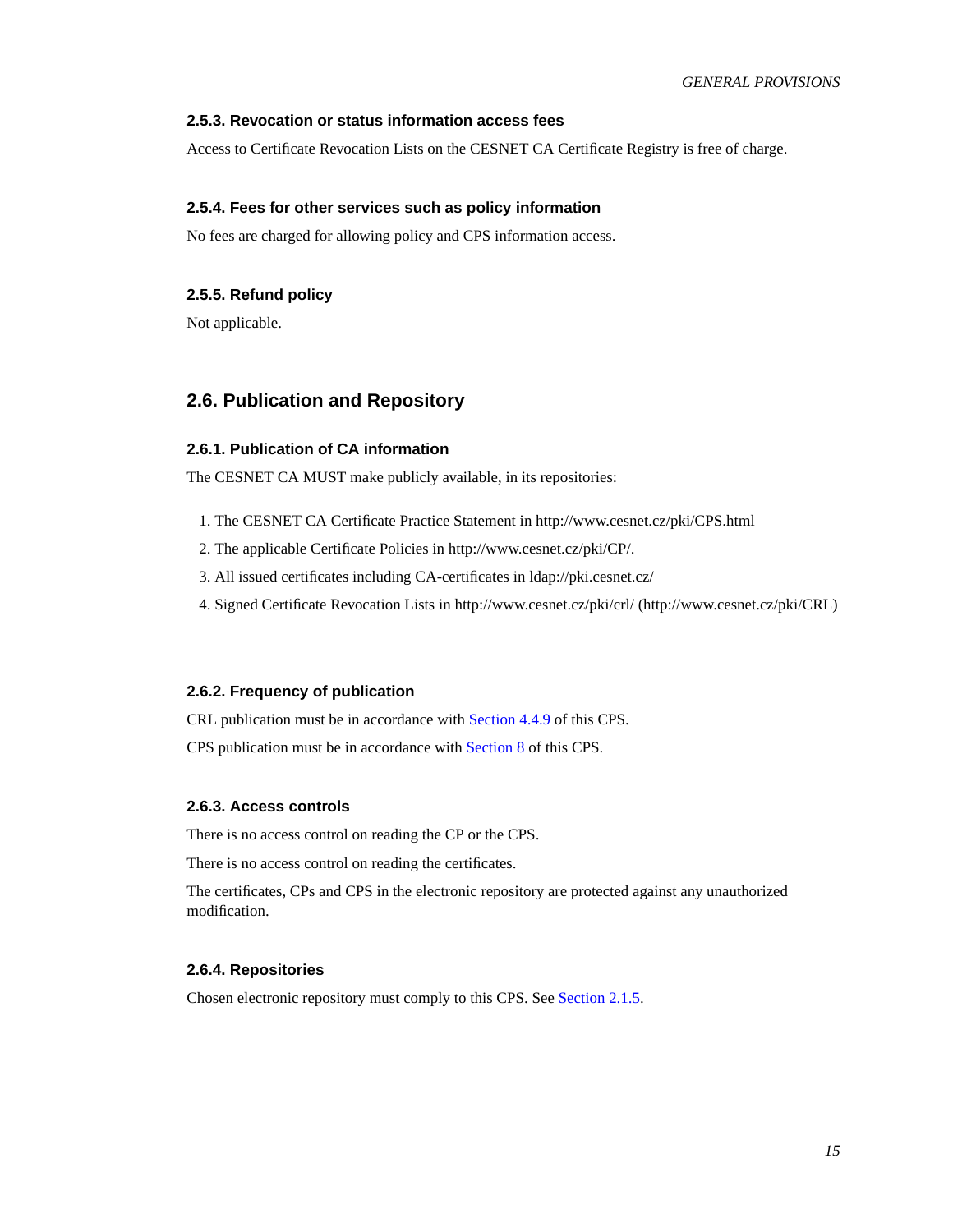### **2.7. Compliance audit**

<span id="page-15-0"></span>The CESNET CA declares that their practices fully comply with this CPS.

### **2.7.1. Frequency of entity compliance audit**

<span id="page-15-1"></span>No stipulation

### **2.7.2. Identity/qualifications of auditor**

<span id="page-15-2"></span>No stipulation

### **2.7.3. Auditor's relationship to audited party**

<span id="page-15-3"></span>No stipulation

### **2.7.4. Topics covered by audit**

<span id="page-15-4"></span>No stipulation

### **2.7.5. Actions taken as a result of deficiency**

<span id="page-15-5"></span>No stipulation

### **2.7.6. Communication of results**

No stipulation

### <span id="page-15-6"></span>**2.8. Confidentiality**

The CA collects personal information about the subscribers (e.g. full name, organization, and e-mail address). These data MUST be processed in a way that ensures privacy protection according to the law of the Czech Republic.

### <span id="page-15-7"></span>**2.8.1. Types of information to be kept confidential**

All subscribers' information that is not present in the certificate and CRL issued by the CESNET CA is considered confidential and SHALL not be released outside without explicit subscriber's authorization.

### <span id="page-15-8"></span>**2.8.2. Types of information not considered confidential**

<span id="page-15-9"></span>Information included in public certificates and CRLs issued by the CESNET CA are not considered confidential.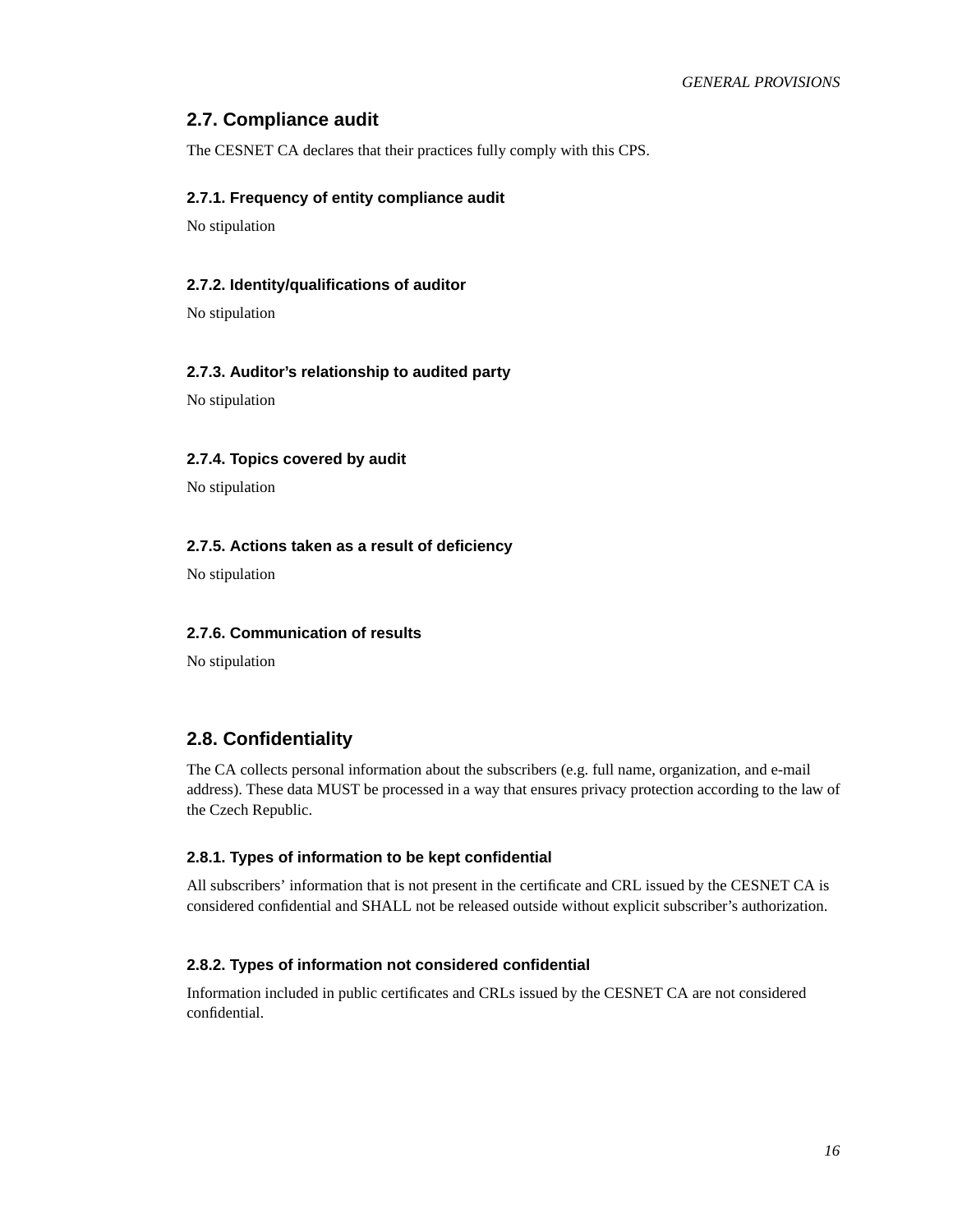### **2.8.3. Disclosure of certificate revocation/suspension information**

When a certificate is revoked, a reason code MAY be included in the CRL entry for the action. This reason code is not considered confidential and may be shared with all other users and relying parties. However, no other details concerning the revocation are normally disclosed.

<span id="page-16-0"></span>The CESNET CA does not suspend certificates.

### **2.8.4. Release to law enforcement officials**

The CESNET CA MUST NOT disclose confidential information to any third party, except when required by law enforcement officials that exhibit regular warrant.

### <span id="page-16-1"></span>**2.8.5. Release as part of civil discovery**

The CESNET CA MUST NOT disclose confidential information to any third party, except when required by law enforcement officials that exhibit regular warrant.

### <span id="page-16-2"></span>**2.8.6. Disclosure upon owner's request**

<span id="page-16-3"></span>The CA will release information if authorized by the subscriber.

### **2.8.7. Other information release circumstances**

Not applicable

### <span id="page-16-4"></span>**2.9. Intellectual Property Rights**

The CESNET CA claims no intellectual property rights on issued certificates.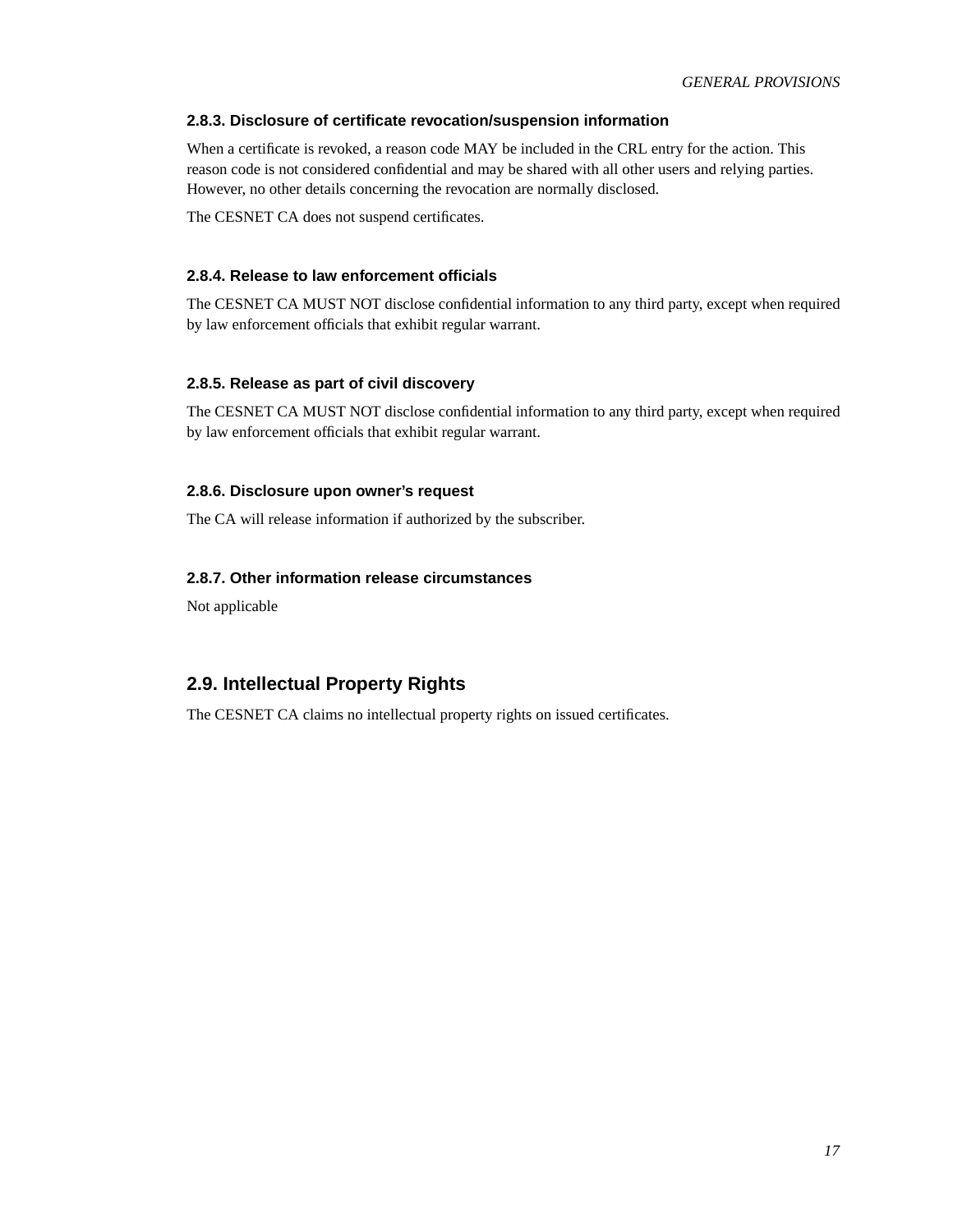## <span id="page-17-1"></span><span id="page-17-0"></span>**3. IDENTIFICATION AND AUTHENTICATION**

### <span id="page-17-2"></span>**3.1. Initial Registration**

### **3.1.1. Types of names**

The CESNET CA assigns each entity a X.501 Distinguished Name (DN, see [X.501\)](#page-44-3) which serves as a unique identifier of the entity. The DN is inserted in the subject field of the certificate(s) issued to the entity to bind the entity to the certificate(s). The DN MUST be a non-empty printableString.

All end entity DNs in certificates issued under this CPS SHALL start with invariable part identifying the CA (O=CESNET). The following variable part can consists of the optional RDN indicating the organization which the subscriber is affiliated to (O=*name of the organization*, see [Section 3.1.1.4](#page-17-3)) followed by the subscriber's common name (CN=*subscriber's name*, see [Section 3.1.1.3](#page-17-4)). The structure od the variable part of the DN MAY be defined by the relevant CP.

The naming attributes of the subscriber to be requested to identify and authenticate the requester depend on the type of certificate that the subscriber requires. The choice of the types and format of names used in the fields of the certificate is conforming to [RFC 2459](#page-44-4).

Following naming attributes MAY be used in entities' Distinguished Names. In the case where the applicable CP states the rules for constructing the DN, the rules required by the CP take precedence over this CPS.

3.1.1.1. Country

**OID.** 2.5.4.6

**Necessity.** Optional.

**Comments.** For personal certificates, this is the country of residence of the subscriber. For server certificates, it is the country where the server is located.

3.1.1.2. Locality **OID.** 2.5.4.7 **Necessity.** Optional.

**Comments.** For personal certificates, this is the locality of residence of the subscriber. For server certificates, it is the locality where the server is located.

<span id="page-17-4"></span><span id="page-17-3"></span>3.1.1.3. Name (Common Name) **OID.** 2.5.4.3 **Necessity.** Mandatory.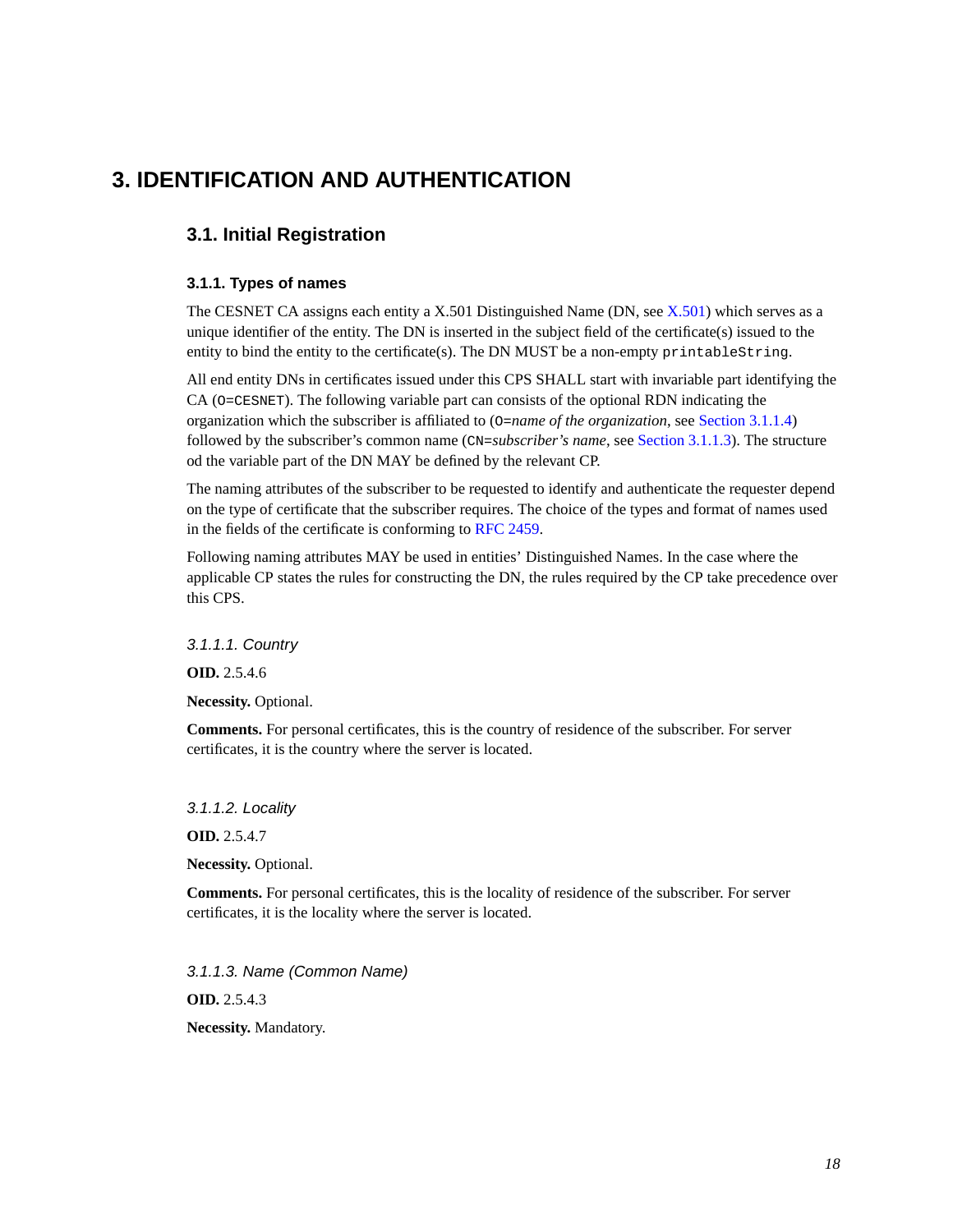**Comments.** For personal certificates, this is the first name followed optionally by initials followed by surname. For server certificates, it contains the fully qualified domain name of the server.

3.1.1.4. Organization

**OID.** 2.5.4.10

**Necessity.** Optional.

**Comments.** For personal certificates, this is the official name of the institution the subscriber is affiliated with. For server certificates, it is the official name of the institution operating the server.

3.1.1.5. Organizational Unit

**OID.** 2.5.4.11

**Necessity.** Optional.

**Comments.** For personal certificates, this is the official name of the organizational unit or department the subscriber is affiliated with. For server certificates, it is the official name of the organizational unit or department operating the server.

#### <span id="page-18-0"></span>**3.1.2. Need for names to be meaningful**

The Subject and Issuer names contained in a certificate MUST be meaningful in the sense that the issuing CA has proper evidence of the existent association between these names and the entities to which they belong.

For personal certificates, the CN DN attribute contains the legal name as presented in a government issued photo-identification.

<span id="page-18-1"></span>For server certificates, the CN DN attribute contains the fully qualified domain name of the server.

### **3.1.3. Rules for interpreting various name forms**

<span id="page-18-2"></span>See [Section 3.1.1](#page-17-2) and [Section 3.1.2](#page-18-0).

### **3.1.4. Uniqueness of names**

The CESNET CA guarantees the uniqueness of the subject names. In case of name collision when more than one person use the same name, a random string is appended to the CN to make the name unique.

#### <span id="page-18-3"></span>**3.1.5. Name claim dispute resolution procedure**

<span id="page-18-4"></span>Name disputes are managed according to the law of the Czech Republic.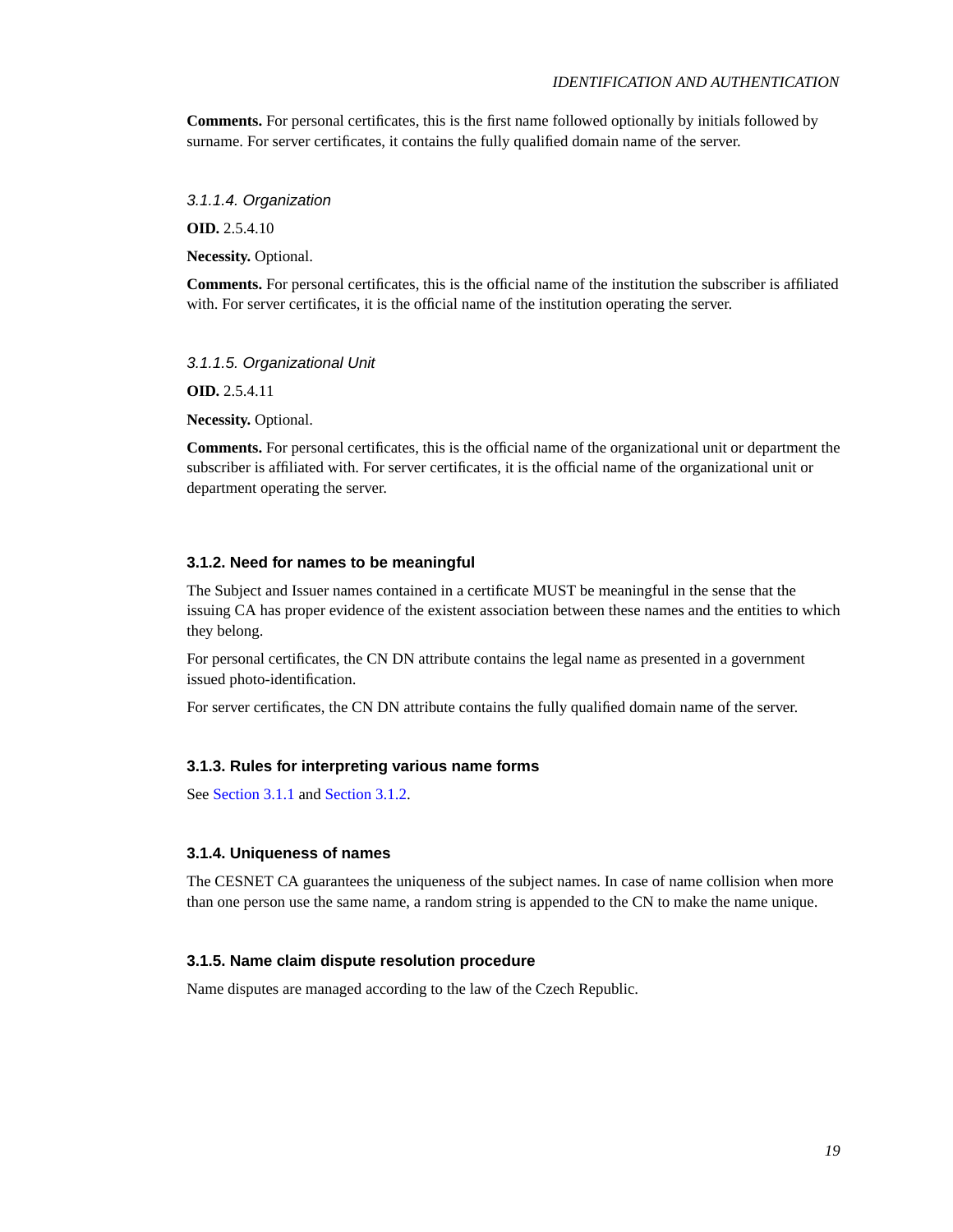### **3.1.6. Recognition, authentication and role of trademarks**

<span id="page-19-0"></span>The CESNET CA does not guarantee that the names issued will contain the requested trademarks.

### **3.1.7. Method to prove possession of private key**

The requester is required to prove possession of the private key which corresponds to the public key in the certificate request before signing.

For signature keys, this is done by the requester using its private key to sign a value and providing that value to the RA. The RA SHALL then validate the signature using the public key from the subscriber's certificate request.

For encryption keys, the requester is asked to decrypt a random challenge encrypted with the public key contained in the certificate request.

<span id="page-19-1"></span>In case that the validation fails, the certificate MUST NOT be issued.

### **3.1.8. Authentication of organization identity**

Every time a subscriber requires the inclusion of the name of a certain organization in a certificate, issuing CA MUST have evidence that the organization has completely knowledge about this fact. In order to obtain this result the CA MUST require written legally binding documents. In all cases suitable legal documents that prove the data to be certified MUST be presented by means of out-of-band methods.

#### <span id="page-19-2"></span>**3.1.9. Authentication of individual identity**

The procedures of initial authentication of individual identity MUST comply with the CP applicable to the certificates.

In case where the CP requires personal photo-id authentication, the RA MUST meet the holder in person to compare the photograph and register the number of the identification document. Any identity card issued by government is accepted for authentication. The relevant CP MAY specify other acceptable identity documents.

The requester asking for a certificate for a software component MUST prove that he has the necessary authorization by providing a signed statement made by the representatives of the organization operating the software. The statement MAY be in electronic form in which case it MUST be digitally signed by a valid certificate issued by the CESNET CA.

### <span id="page-19-3"></span>**3.2. Routine Rekey**

The identification and authentication for routine rekey may be accomplished either with the same procedure as for [Section 3.1](#page-17-1) or using digitally signed requests sent to the CA before certificate expiration.

<span id="page-19-4"></span>In case where the certificate to be reissued contains the name of a certain organization, new legal documents as indicated in [Section 3.1.8](#page-19-1) must be presented before rekeying.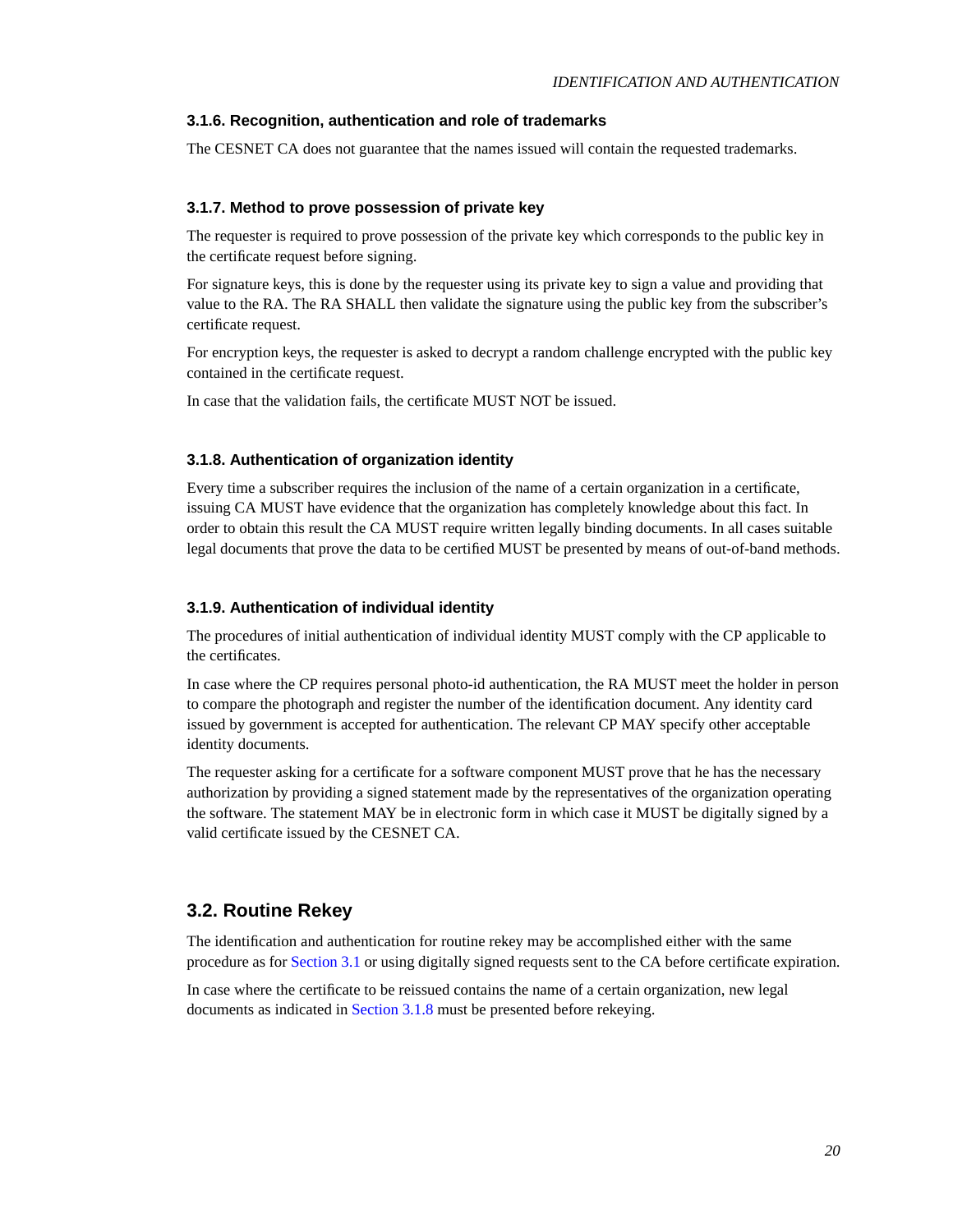### **3.3. Rekey after Revocation**

A rekey after a revocation without a key compromise is handled as a routine rekey (see [Section 3.2\)](#page-19-3). A public key whose certificate has been revoked for private key compromise MUST NOT be re-certified.

### <span id="page-20-0"></span>**3.4. Revocation Request**

Revocation requests are authenticated either by procedures described in [Section 3.1.9](#page-19-2) or by verifying the digital signature of the revocation request made by a valid certificate under the corresponding CP.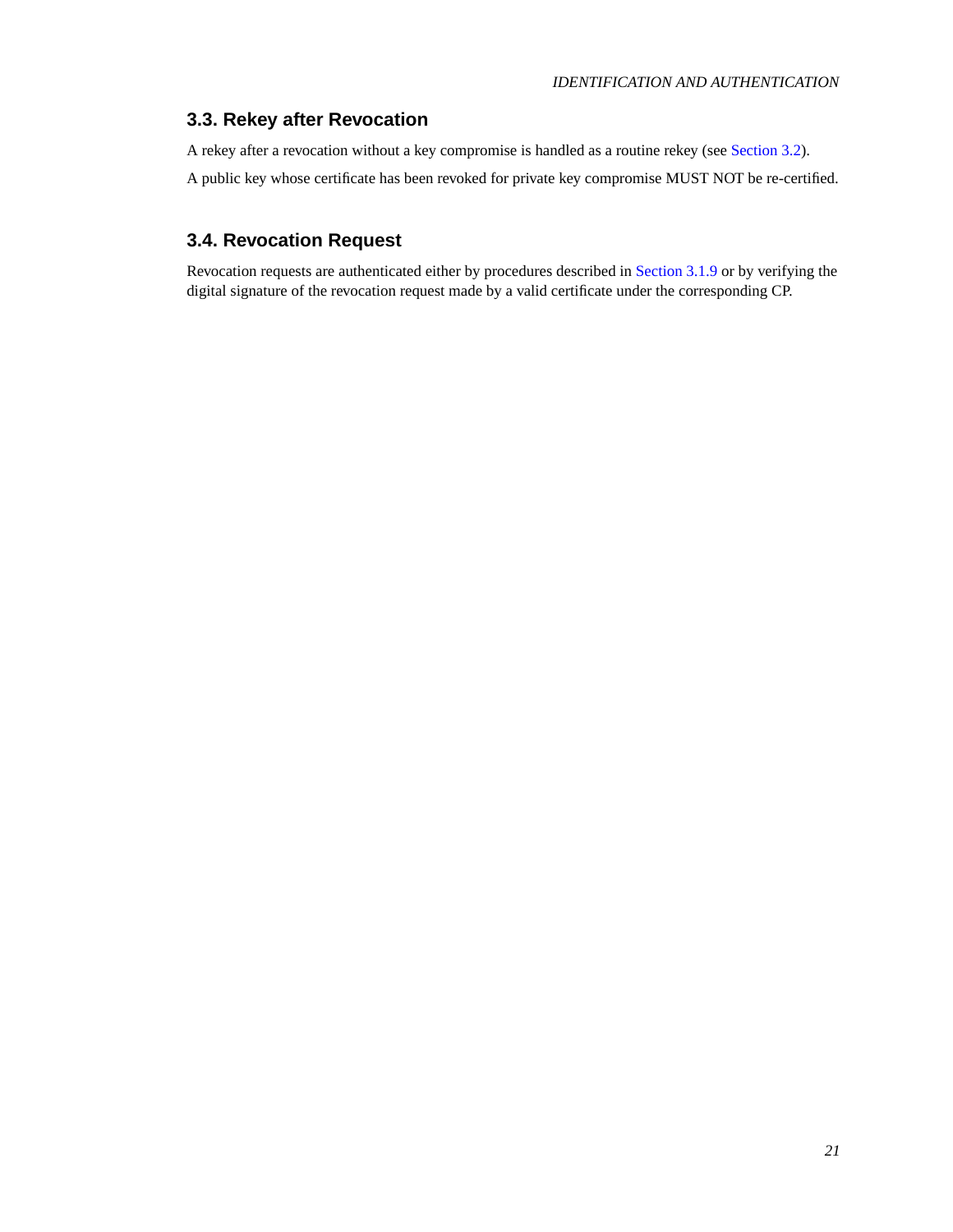## <span id="page-21-1"></span><span id="page-21-0"></span>**4. OPERATIONAL REQUIREMENTS**

### **4.1. Certificate Application**

In order to apply for a certificate, the following steps need to be undertaken:

1. A requester generates its own key pair and submits the public key and other required data to the RA. (See [Section 6.1.1](#page-32-2) and [Section 6.1.3\)](#page-32-4).

### <span id="page-21-2"></span>**4.2. Certificate Issuance**

In order to issue a certificate, the following steps need to be undertaken:

- 1. RA verifies whether the requester qualifies for the certificate.
- 2. RA verifies the identity of the requester as indicated in [Section 3.1](#page-17-1).
- 3. RA validates the prove of possession of private key using procedures indicated in [Section 3.1.7.](#page-19-0)
- 4. When the certificate request does not contain an email address, RA registers the email address to which the subscriber wants the certificate issuance notification to be sent.
- 5. RA sends the digitally signed certificate request to the CA.
- 6. On receipt of a certificate request, the CA will verify the RA's signature and issue a certificate.

The requester is notified via email to the address included in the certificate or to the address registered by the RA.

### <span id="page-21-3"></span>**4.3. Certificate Acceptance**

<span id="page-21-4"></span>The certificate is assumed to be accepted unless its requester explicitly rejects it in an authenticated communication with the CA.

### <span id="page-21-5"></span>**4.4. Certificate Suspension and Revocation**

### **4.4.1. Circumstances for revocation**

A certificate will be revoked when the information in the certificate is known to be suspected or compromised or at the request of the authorized entity. It includes following situations:

- 1. The associated private key is known to be compromised or misused.
- 2. The associated private key is suspected to be compromised or misused.
- 3. The subscriber's information in the certificate has changed.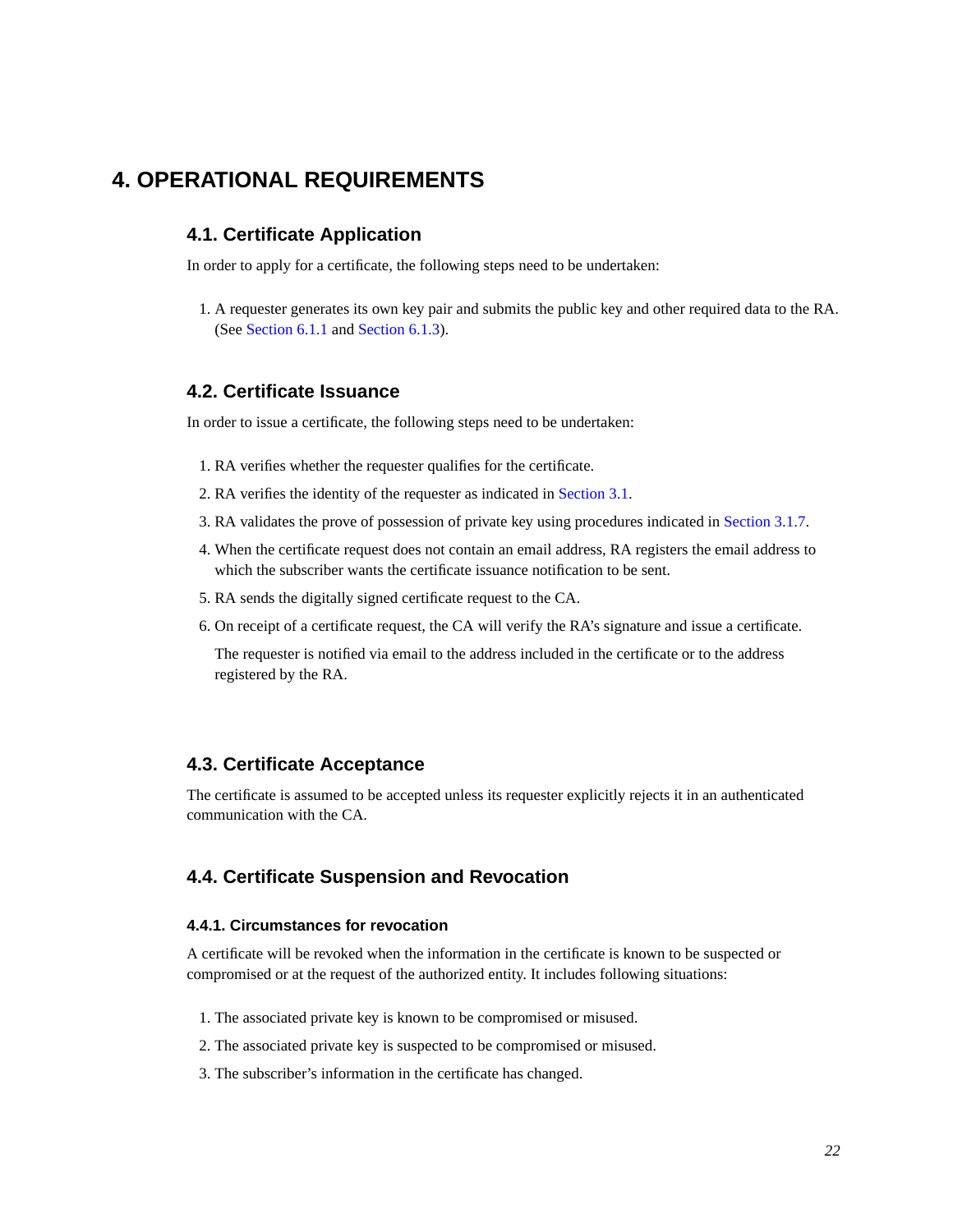- 4. The subscriber is known to have violated his obligations.
- 5. The authenticated requester requested the certificate revocation.

### <span id="page-22-0"></span>**4.4.2. Who can request revocation**

The following entities can request the revocation of a certificate:

- 1. The entity who originally made the certificate request.
- 2. The entity which can prove its current responsibility for a certified machine or service.
- 3. Any entity which demonstrates the compromise of the private key or misuse of the certificate.
- 4. Any entity which demonstrates the change of subscriber's data.
- 5. The issuing CA or the associated RA.

### <span id="page-22-1"></span>**4.4.3. Procedure for revocation request**

In case where the CA can independently confirm that the certificate has been compromised or misused, the CA SHALL revoke the certificate, even if the request to do so comes from an unauthenticated source and/or the holder of the certificate is unreachable.

In all other cases the CA SHALL authenticate the revocation request and try to contact the subscriber before revoking the certificate.

If the revoked certificate is a CA certificate the CA SHALL in addition inform the subscribers and cross-certifying CAs and it SHALL terminate the certificate and CRLs distribution service for certificates/CRLs issued using the compromised private key.

### <span id="page-22-2"></span>**4.4.4. Revocation request grace period**

The CESNET CA MUST respond within two days (excluding weekends and public holidays) to revocation requests. It SHALL however handle revocation requests with priority as soon as the request is recognized as such.

### <span id="page-22-3"></span>**4.4.5. Circumstances for suspension**

<span id="page-22-4"></span>The CESNET CA does not offer the suspension service.

### **4.4.6. Who can request suspension**

<span id="page-22-5"></span>Not applicable

### **4.4.7. Procedure for suspension request**

<span id="page-22-6"></span>Not applicable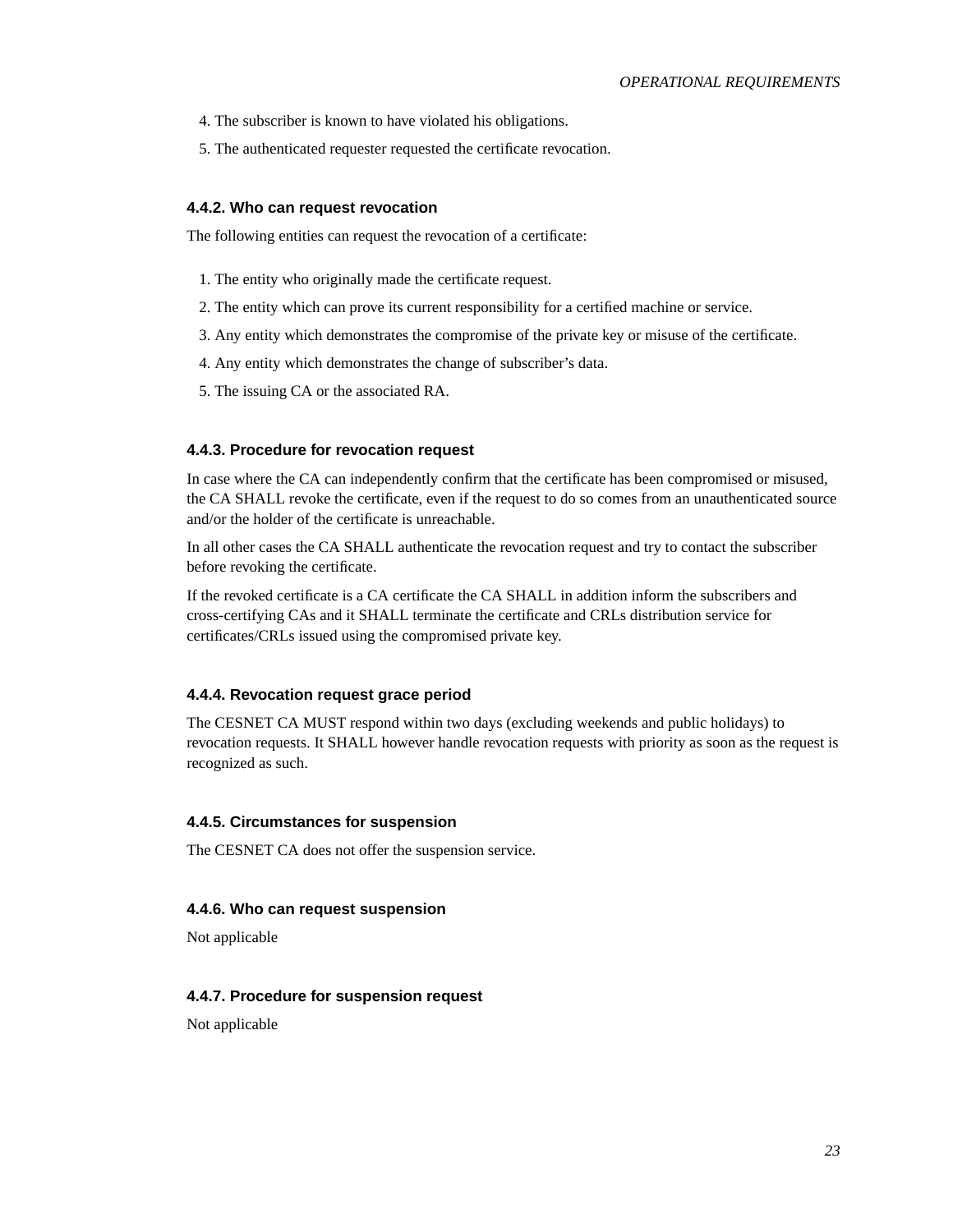### **4.4.8. Limits on suspension period**

<span id="page-23-0"></span>Not applicable

### **4.4.9. CRL issuance frequency**

CRLs issued by CESNET CA are renewed whenever any certificate is revoked or when any CRLs is more than 30 days old.

### <span id="page-23-1"></span>**4.4.10. CRL checking requirements**

The CRLs are checked at the certificate relying party responsibility. Relying parties SHALL update their local copies of CRLs at least once per day.

### <span id="page-23-2"></span>**4.4.11. On-line revocation/status checking availability**

<span id="page-23-3"></span>The on-line revocation/status checking service is not currently available.

### **4.4.12. On-line revocation checking requirements**

<span id="page-23-4"></span>Not currently applicable.

### **4.4.13. Other forms of revocation advertisements available**

<span id="page-23-5"></span>The subscriber is notified of the revocation of his certificate by email.

### **4.4.14. Checking requirements for other forms of revocation advertisements**

<span id="page-23-6"></span>Not applicable

### **4.4.15. Special requirements re key compromise**

No stipulation

### <span id="page-23-8"></span><span id="page-23-7"></span>**4.5. Security Audit Procedures**

### **4.5.1. Types of event recorded**

### 4.5.1.1. RA

The following types of events are recorded by RAs:

- 1. Boots of the equipment.
- 2. Login and logouts to the RA system.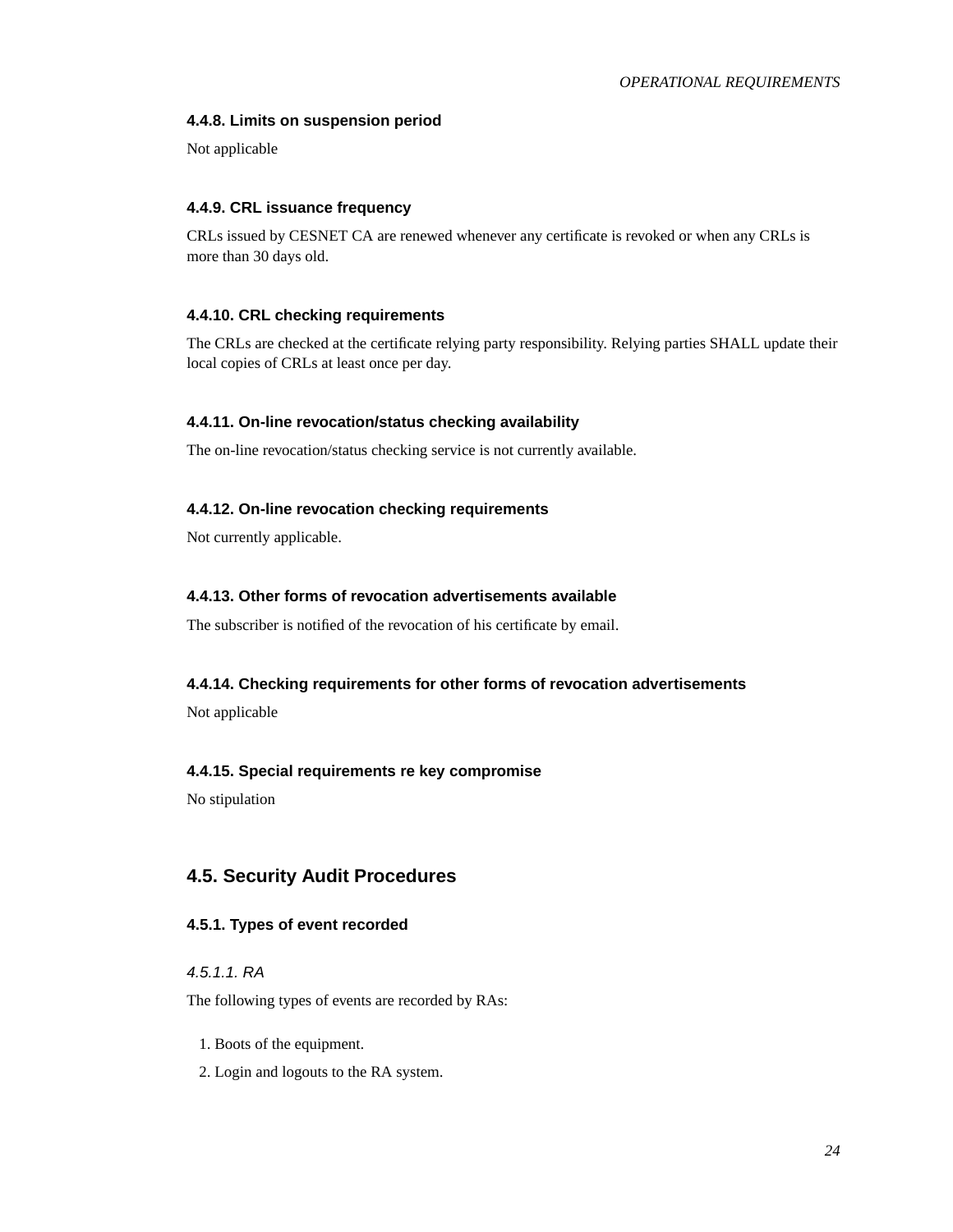- 3. Account management.
- 4. Use of the RA software.
- 5. Unauthorized attempts to access the RA system.
- 6. Requests for certificates.
- 7. Identity verification procedures.

### 4.5.1.2. CA

The following types of events are recorded by CAs:

- 1. Boots of the equipment.
- 2. Login and logouts to the issuing machine.
- 3. Account management.
- 4. Use of the CA software.
- 5. Unauthorized attempts to access the CA system.
- 6. Requests for certificates.
- 7. Certificate issuing.
- 8. Requests for revocation.
- 9. CRL issuing.

### <span id="page-24-0"></span>**4.5.2. Frequency of processing log**

<span id="page-24-1"></span>The log files are analyzed at least once every month.

### **4.5.3. Retention period for audit log**

Audit logs MUST be retained as archive records. The audit logs MUST be kept on CA equipment until moved to the archive.

#### <span id="page-24-2"></span>**4.5.4. Protection of audit log**

Only authorized CESNET CA personnel is allowed to to view and process audit log files.

<span id="page-24-3"></span>Audit log files stored on the CA equipment will not be open for modification by any human, or by any automated process other that those that perform audit and archival.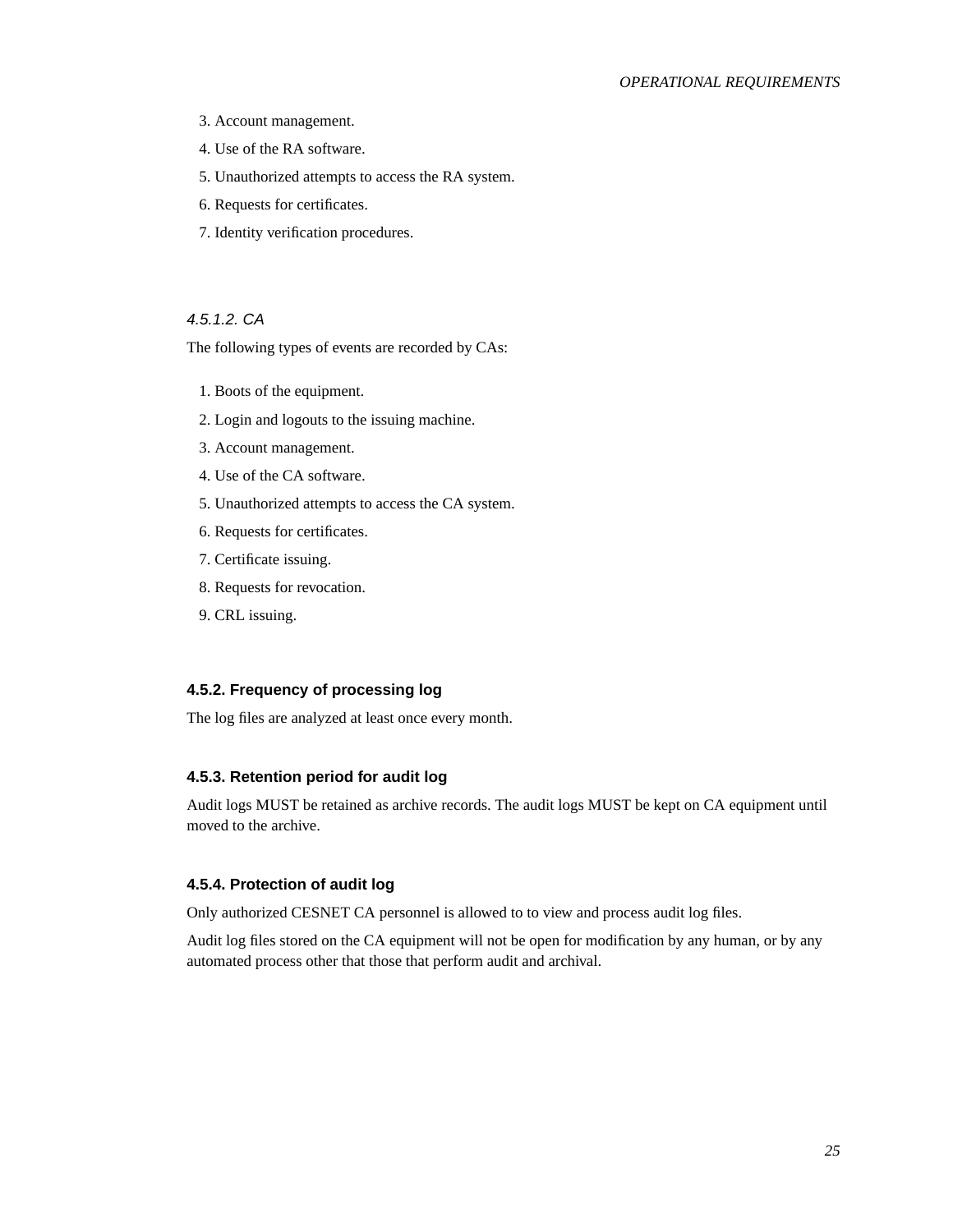### **4.5.5. Audit log backup procedures**

A backup of the audit logs on physical removable media SHALL be performed weekly. The backup media are saved in safe storage.

### <span id="page-25-0"></span>**4.5.6. Audit collection system (internal vs external)**

The audit collection system SHALL be running separately form the CA software.

<span id="page-25-1"></span>The audit collection system is internal to the CESNET CA.

### **4.5.7. Notification to event-causing subject**

<span id="page-25-2"></span>The subjects causing an audit event are not notified of the audit action.

### **4.5.8. Vulnerability assessments**

The CESNET CA personnel MUST pay attention to any sign of an attempt to violate the integrity of the PKI system. Any deficiency MUST be followed by a vulnerability assessment revision.

### <span id="page-25-4"></span><span id="page-25-3"></span>**4.6. Records Archival**

#### **4.6.1. Types of event recorded**

The following type of events are archived:

- 1. Certificate requests and related messages exchanged between the subscriber and the RA and CA.
- 2. Issued certificates.
- 3. Revocation requests and related messages exchanged with the requester and/or the subscriber.
- 4. Issued CRLs.
- 5. Records on CA rekeying.
- 6. Records on cross certification.
- 7. All implemented CPs and CPSs.
- 8. CA system configuration files.
- 9. Audit data as described in [Section 4.5.1.](#page-23-8)

### <span id="page-25-5"></span>**4.6.2. Retention period for archive**

Digital signature certificates, encryption private keys stored by the CESNET CA and issued CRLs SHALL be archived for at least two years after key expiration. Private signature keys SHOULD NOT be archived after key expiration.

<span id="page-25-6"></span>All other archive records SHALL be archived for at least 10 years.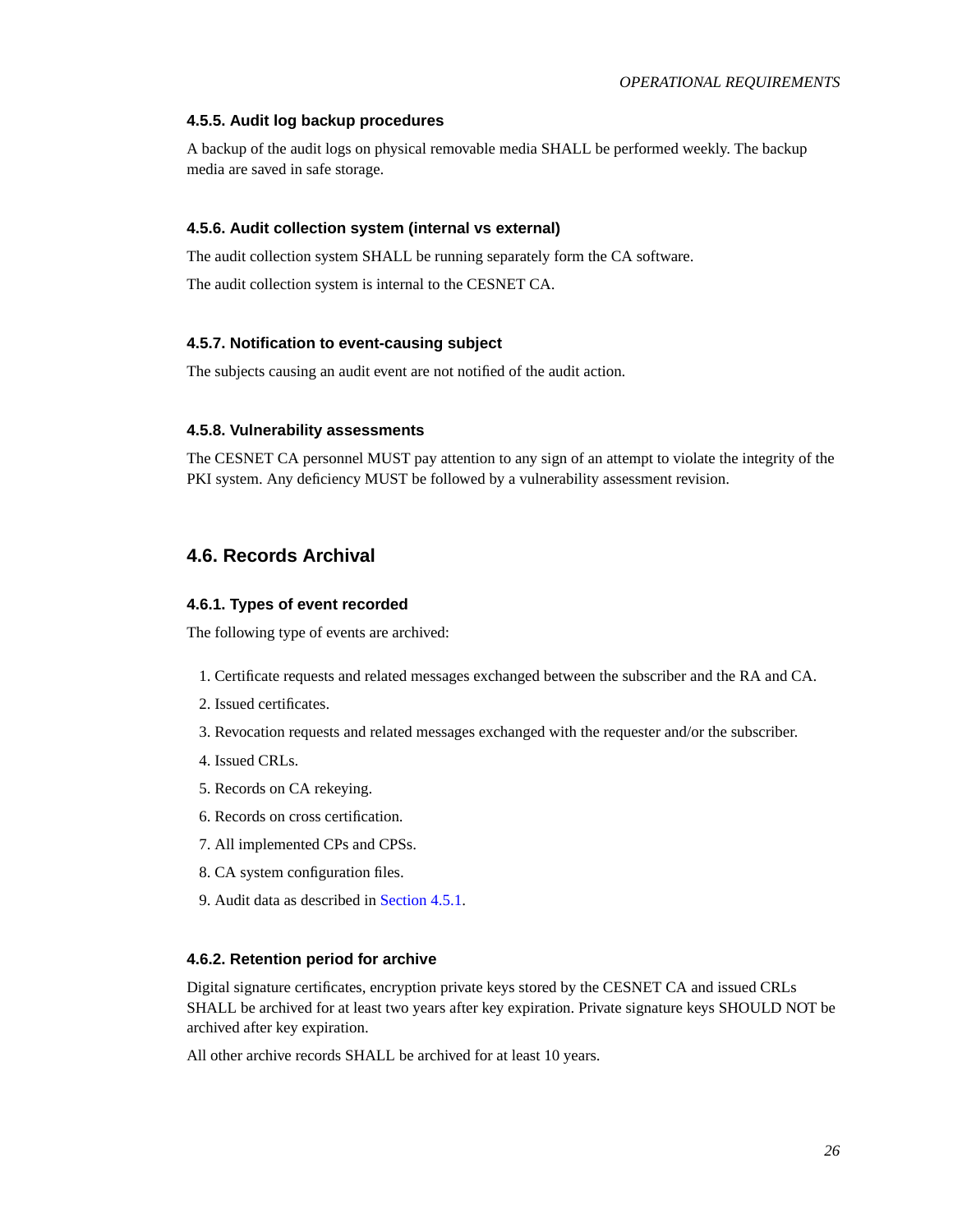### **4.6.3. Protection of archive**

Digitally stored archive records are stored encrypted in two copies placed in different locations. The encryption passwords SHALL be known only to the CESNET CA personnel.

### <span id="page-26-0"></span>**4.6.4. Archive backup procedures**

Archive records are weekly moved from the CA/RA equipment to the encrypted removable media. The copies are stored in different locations. See [Section 4.6.3.](#page-25-6)

### <span id="page-26-1"></span>**4.6.5. Requirements for time-stamping of records**

<span id="page-26-2"></span>All archive records are time stamped.

#### **4.6.6. Archive collection system (internal or external)**

<span id="page-26-3"></span>The archive collection system is internal to the CESNET CA.

### **4.6.7. Procedures to obtain and verify archive information**

All the data published by CESNET CA are publicly available.

Data used to identify subscribers are only for internal CESNET CA's usage and are not available to the public.

### <span id="page-26-4"></span>**4.7. Key changeover**

The CESNET CA's keys SHOULD be changed while sufficient validity time remains on the existing keys to allow uninterrupted validity of all subordinate keys. The following steps SHOULD be undertaken when changing the CESNET CA's keys:

- 1. A new CESNET CA key is generated and self signed certificate issued.
- 2. The old key is signed by the new one.
- 3. The new key is signed by the old one.
- 4. All the newly issued certificates are published.

### <span id="page-26-6"></span><span id="page-26-5"></span>**4.8. Compromise and Disaster Recovery**

### **4.8.1. Computing resources, software, and/or data are corrupted**

In the case where the CESNET CA computing resource, software and/or data have been corrupted, the responsible personnel SHOULD immediately start the recovery procedures:

1. Backup public repository and services systems are started when needed.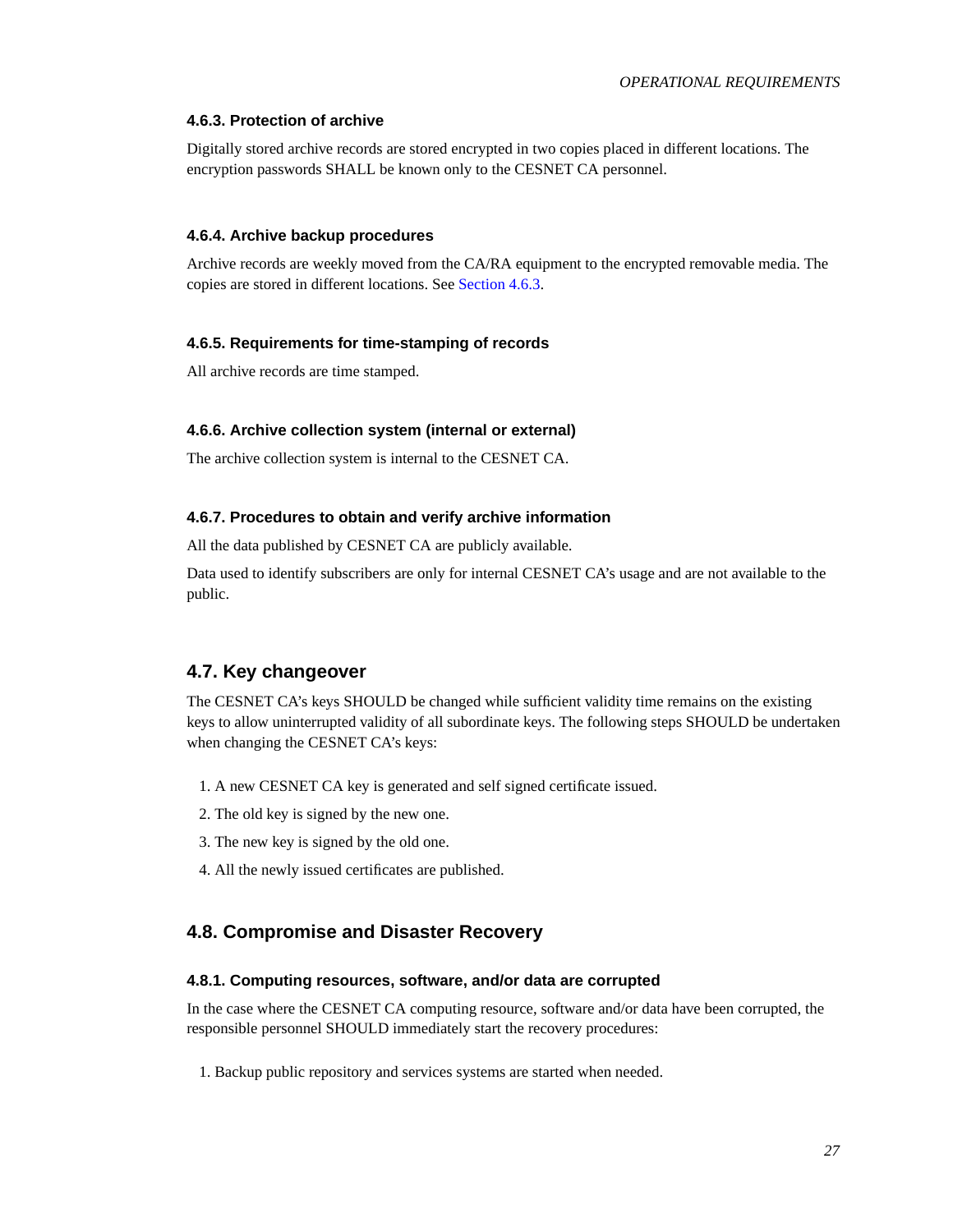- 2. Users are notified.
- 3. The cause of the corruption are diagnosed.
- 4. When the extent of the corruption cannot be exactly specified, the entire system MUST be rebuilt.
- 5. The corrupted parts of the system are repaired or replaced.
- 6. The corrupted data are replaced from backups if possible.
- 7. The certificates issued after disaster are re-issued.
- 8. The system is restarted and the users are notified.

### <span id="page-27-0"></span>**4.8.2. Entity public key is revoked**

4.8.2.1. Subscriber's public key

See [Section 3.2](#page-19-3), [Section 3.3](#page-19-4) and [Section 3.4](#page-20-0).

### 4.8.2.2. CA public key

- 1. The key is revoked.
- 2. The CRL is updated and published.
- 3. The CA system is brought down.
- 4. New CA keys pair is generated as indicated in [Section 6.1.](#page-32-1)
- 5. Users are notified.

### <span id="page-27-1"></span>**4.8.3. Entity key is compromised**

#### 4.8.3.1. Subscriber's key

Whenever the subscriber's key is compromised, the subscriber is obliged to notify CESNET CA as soon as possible. The revocation procedure will follow according to [Section 3.3](#page-19-4), [Section 3.4](#page-20-0).

#### 4.8.3.2. CA key

In case that the CA private key is compromised, the following actions will be undertaken:

- 1. The key is revoked.
- 2. The CRL is updated and published.
- 3. The CA system is brought down.
- 4. The cause of the compromising is analyzed to minimize the risk in future.
- 5. New CA keys pair is generated as indicated in [Section 6.1.](#page-32-1)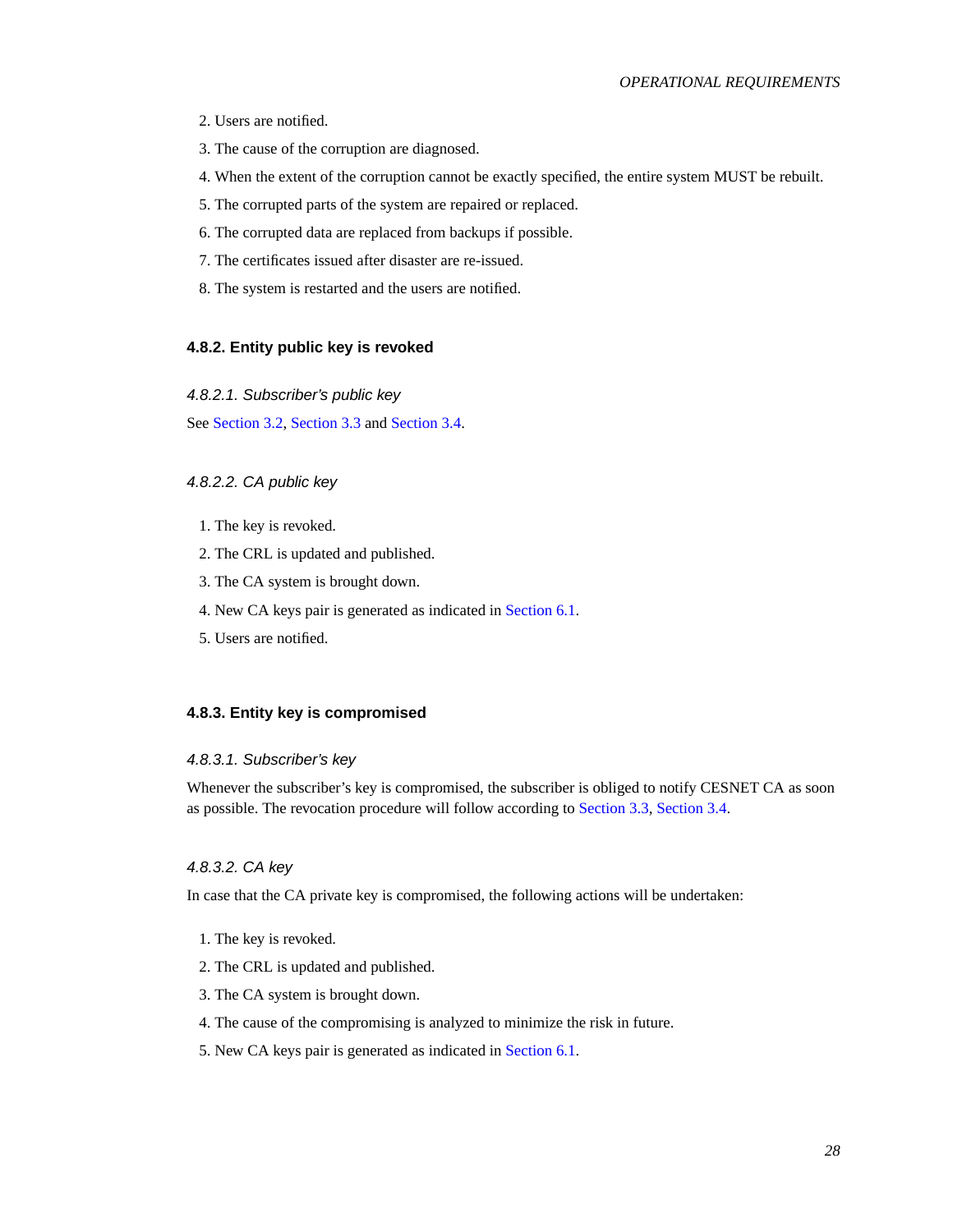6. Users are notified.

### <span id="page-28-0"></span>**4.8.4. Secure facility after a natural or other type of disaster**

In the case of a natural or other type of disaster the CESNET CA MUST start the recovery as soon as possible using off-site stored backups.

### <span id="page-28-2"></span><span id="page-28-1"></span>**4.9. CA Termination**

#### **4.9.1. Transfer of CA services**

The CESNET CA can decide to transfer the PKI services to another organization. In that case it MUST inform all subscribers, cross certifying CAs, higher level CAs, and relying parties with which the CA has agreements or other form of established relations about the transfer at least 3 months before the transfer date. The new organization MUST comply with this CPS.

### <span id="page-28-3"></span>**4.9.2. Cessation of CA services**

The CESNET CA can decide to cease its services. In that case the following steps MUST be undertaken:

- 1. The CA MUST inform all subscribers, cross certifying CA s, higher level CAs, and relying parties with which the CA has agreements or other form of established relations about the decision at least one year before the termination date.
- 2. Any certificates issued after the announcement of the termination MUST have the expiration date not exceeding the termination date.
- 3. At the termination date all the certificates issued by the CA MUST be revoked.
- 4. The CA stops distributing certificates and CRLs.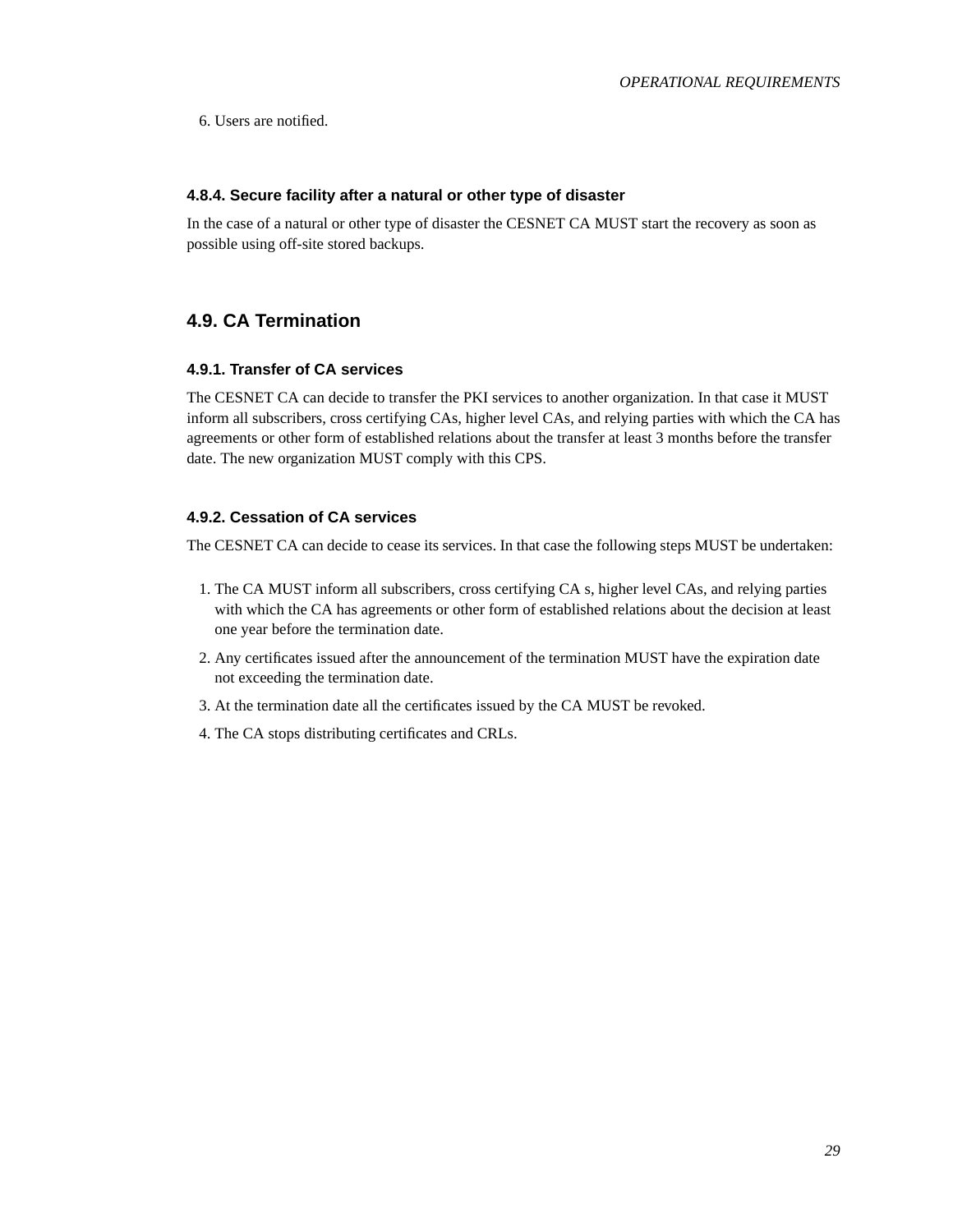## <span id="page-29-1"></span><span id="page-29-0"></span>**5. PHYSICAL, PROCEDURAL, AND PERSONNEL SECURITY CONTROLS**

### <span id="page-29-2"></span>**5.1. Physical Controls**

### **5.1.1. Site location and construction**

The CESNET CA equipment SHALL be located within a dedicated closed room in the CESNET a.l.e. office area.

### <span id="page-29-3"></span>**5.1.2. Physical access**

The physical access to the CESNET CA operating room SHALL be allowed only to the CESNET CA authorized personnel. The keys to the operating room MUST not be taken out of the CESNET a.l.e. office area.

Unauthorized personnel and visitors who require access to secure areas must be escorted by authorized personnel at all times.

### <span id="page-29-4"></span>**5.1.3. Power and air conditioning**

<span id="page-29-5"></span>The critical CESNET CA equipment is connected to uninterrupted power supply units.

### **5.1.4. Water exposures**

The CESNET CA secure operating room is located on the fourth flour of the building in a building which is not in a flood zone.

#### <span id="page-29-6"></span>**5.1.5. Fire prevention and protection**

The CESNET CA secure operating room MAY be provided with smoke detectors and/or a fire suppression system.

### <span id="page-29-7"></span>**5.1.6. Media storage**

All the media MUST be backed up and stored in fireproof safes in the CESNET a.l.e. office area. Critical backup media MUST also stored off-site (see [Section 5.1.8](#page-29-9)).

### <span id="page-29-8"></span>**5.1.7. Waste disposal**

<span id="page-29-9"></span>All CESNET CA paper waste MUST be shredded. Magnetic media MUST be physically/mechanically destroyed before disposal.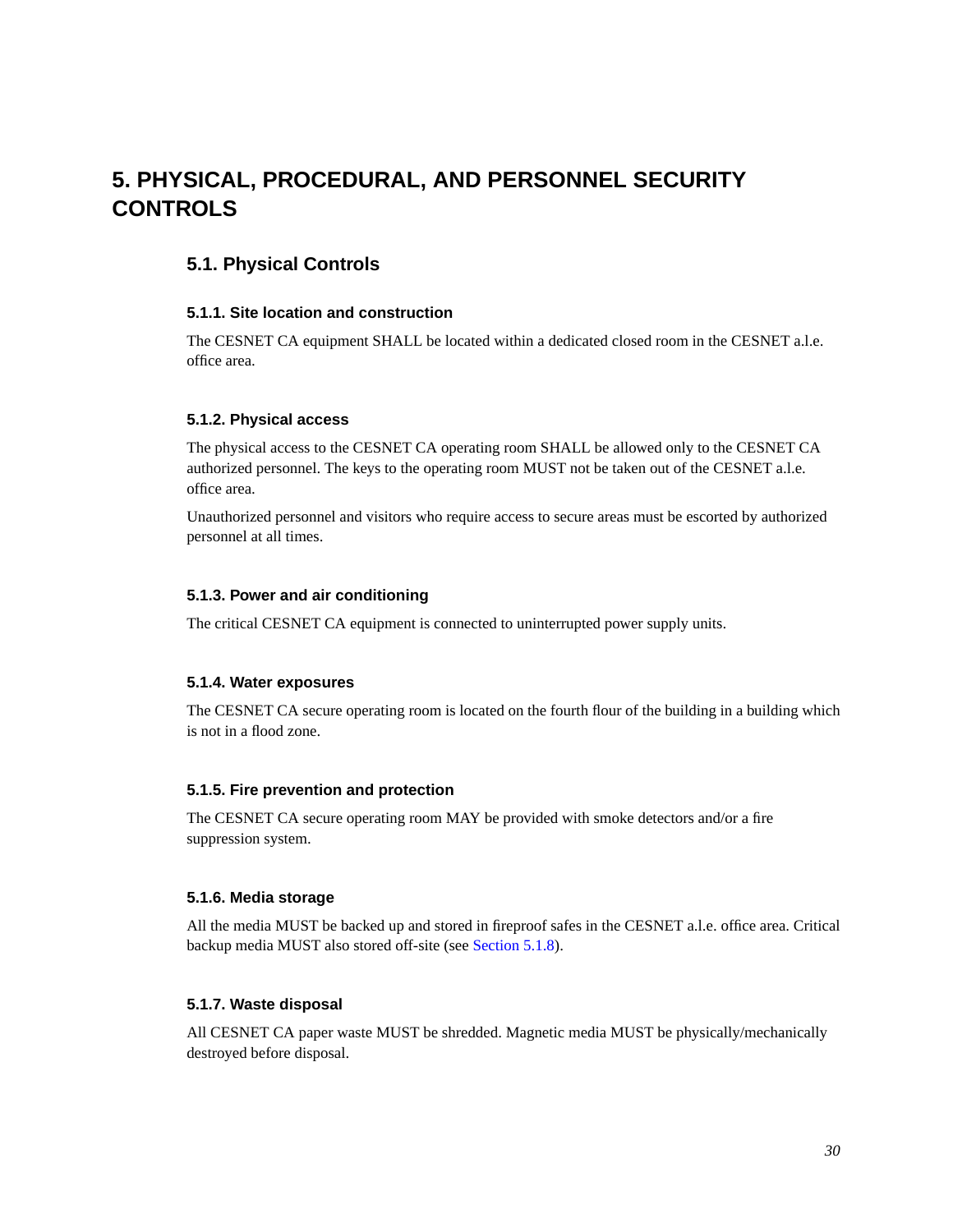### **5.1.8. Off-site backup**

Weekly backups of CESNET CA computer operating system and CA software and CESNET CA private keys MUST be stored off site in a bank safe deposit box.

### <span id="page-30-1"></span><span id="page-30-0"></span>**5.2. Procedural Controls**

### **5.2.1. Trusted roles**

In order to prevent any one person from circumventing the entire system, responsibilities at the CESNET CA are divided among different trusted roles:

- 1. *System Administrator* is responsible for:
	- a. The CESNET CA equipment maintenance and management.
	- b. The security of the CESNET CA equipment.
	- c. The regular backups.
- 2. *Certification Authority* is responsible for:
	- a. Issuing certificates and CRLs.
	- b. Compliance with the CPS.
- 3. *Security Auditor* is responsible for: a. Audit logs monitoring.
- 4. *Registration Authority* is responsible for: a. Authentication of identities.

<span id="page-30-2"></span>Different roles can be occupied by one person.

### **5.2.2. Number of persons required per task**

<span id="page-30-3"></span>The CESNET CA does not require presence of more than one person to act within any role.

#### **5.2.3. Identification and authentication for each role**

No stipulation.

### <span id="page-30-5"></span><span id="page-30-4"></span>**5.3. Personnel Controls**

#### **5.3.1. Background, qualifications, experience, and clearance requirements**

<span id="page-30-6"></span>No background checks or clearance procedures for trusted roles are required.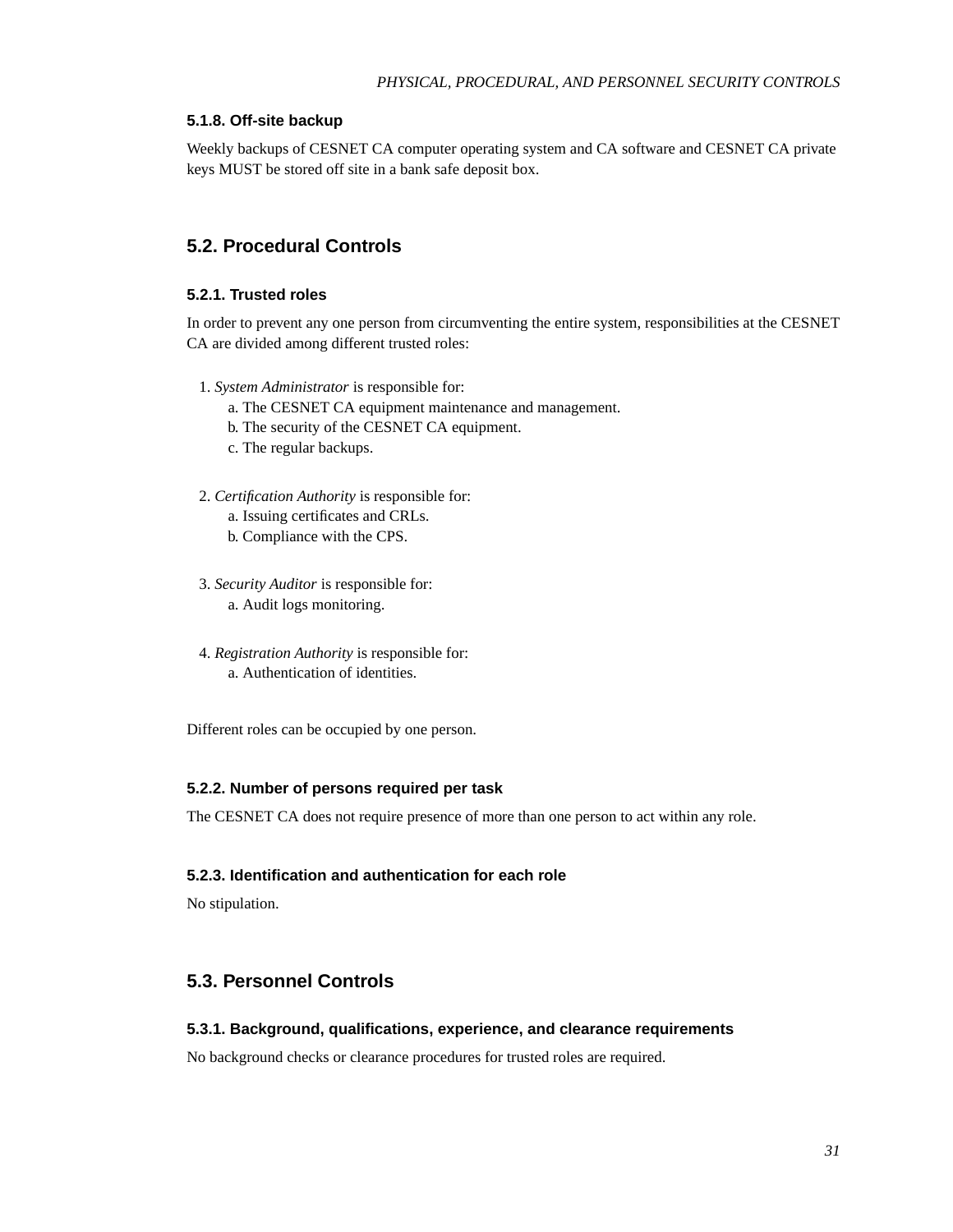### **5.3.2. Background check procedures**

<span id="page-31-0"></span>No background checks or clearance procedures are required.

### **5.3.3. Training requirements**

The CESNET CA personnel MUST be trained in:

- 1. Basic PKI Concepts.
- 2. The use and operation of the PKI software.
- 3. The relevant CPs and CPSs.
- 4. Computer security.

### <span id="page-31-1"></span>**5.3.4. Retraining frequency and requirements**

Training MUST be provided to the personnel at least annually.

Training in the use and operation of the PKI software MUST be provided whenever the software is updated.

Any changes in CPs and/or CPS MUST be communicated to the CESNET CA personnel as soon as possible.

### <span id="page-31-2"></span>**5.3.5. Job rotation frequency and sequence**

<span id="page-31-3"></span>No job rotation has been defined.

### **5.3.6. Sanctions for unauthorized actions**

<span id="page-31-4"></span>Unauthorized actions will be dealt with by the director of CESNET a.l.e..

### **5.3.7. Contracting personnel requirements**

<span id="page-31-5"></span>Not applicable

### **5.3.8. Documentation supplied to personnel**

The CESNET CA personnel SHOULD be supplied witch documentation including:

- this CPS
- all applicable CPs
- documentation to the CA/RA software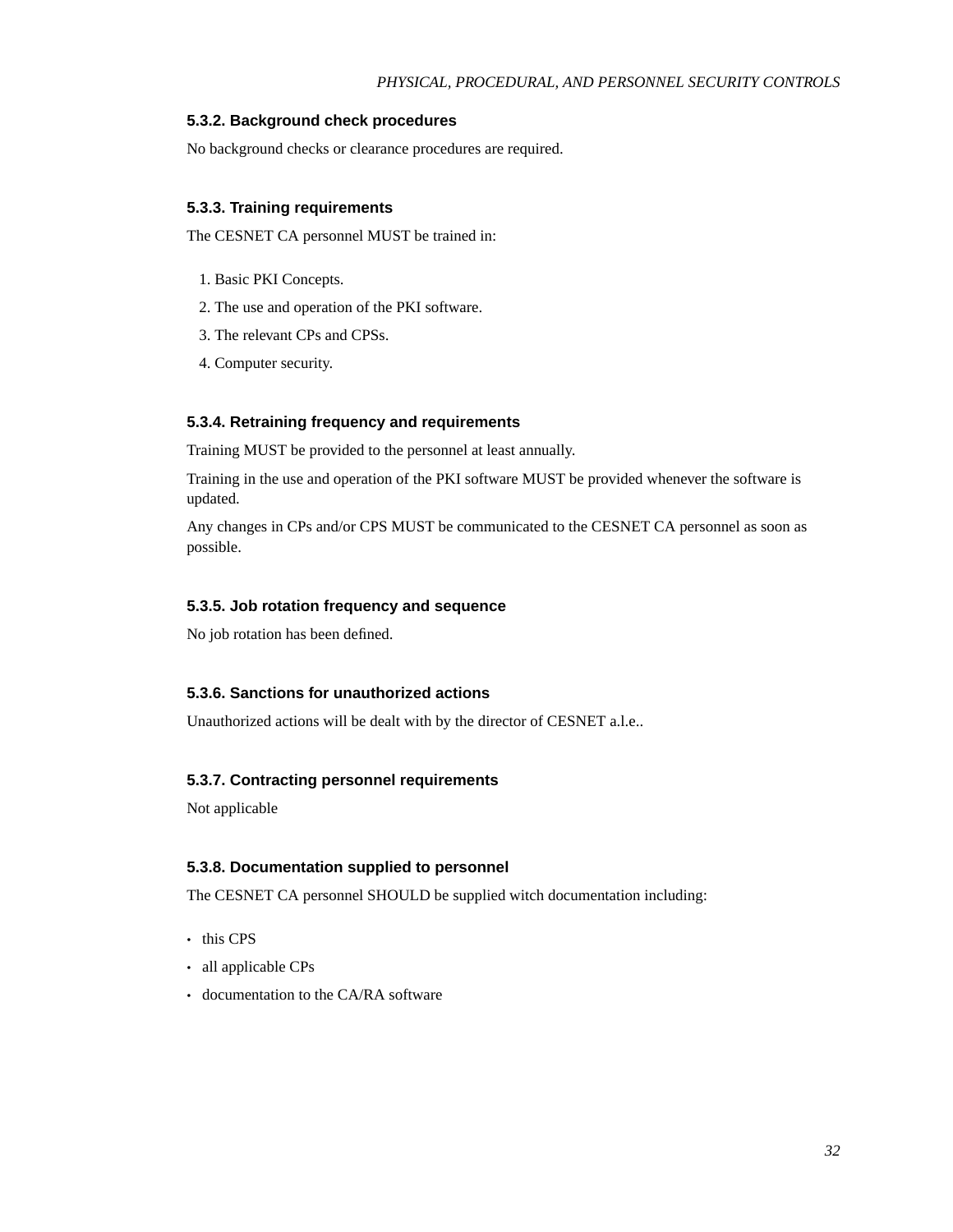## <span id="page-32-1"></span><span id="page-32-0"></span>**6. TECHNICAL SECURITY CONTROLS**

### <span id="page-32-2"></span>**6.1. Key Pair Generation and Installation**

### **6.1.1. Key pair generation**

Key pairs for the CESNET CA are generated exclusively by authorized CESNET CA personnel acting in the role of CA.

End entities' key pairs are always generated by their application during the requesting process. They are never generated or stored by the CESNET CA.

### <span id="page-32-3"></span>**6.1.2. Private key delivery to entity**

<span id="page-32-4"></span>Private keys are never delivered. End entities are required to generate their own key pairs.

#### **6.1.3. Public key delivery to certificate issuer**

The CESNET CA SHALL accept certificate requests in any of the formats:

- 1. PKCS#10 request format.(See [RFC 2314\)](#page-44-5).
- 2. PEM encoded certificate request (See [RFC 1424\)](#page-44-6).
- 3. Netscape Signed Public Key And Challenge (SPKAC) format.

<span id="page-32-5"></span>The preferred transport method for certification requests is s SSL protected HTTP.

### **6.1.4. CA public key delivery to users**

CA public keys are published on the CESNET CA certificate repository and the CESNET CA WWW site. (See [Section 2.6](#page-14-1)).

### <span id="page-32-6"></span>**6.1.5. Key sizes**

The CESNET CA uses RSA public key algorithm.

The CA private key MUST be of 2048 bit key size.

The RA private key MUST be of 2048 bit key size.

<span id="page-32-7"></span>All other private keys MUST be of at least 1024 bit key size.

### **6.1.6. Public key parameters generation**

<span id="page-32-8"></span>Public key parameters are generated by the relevant applications.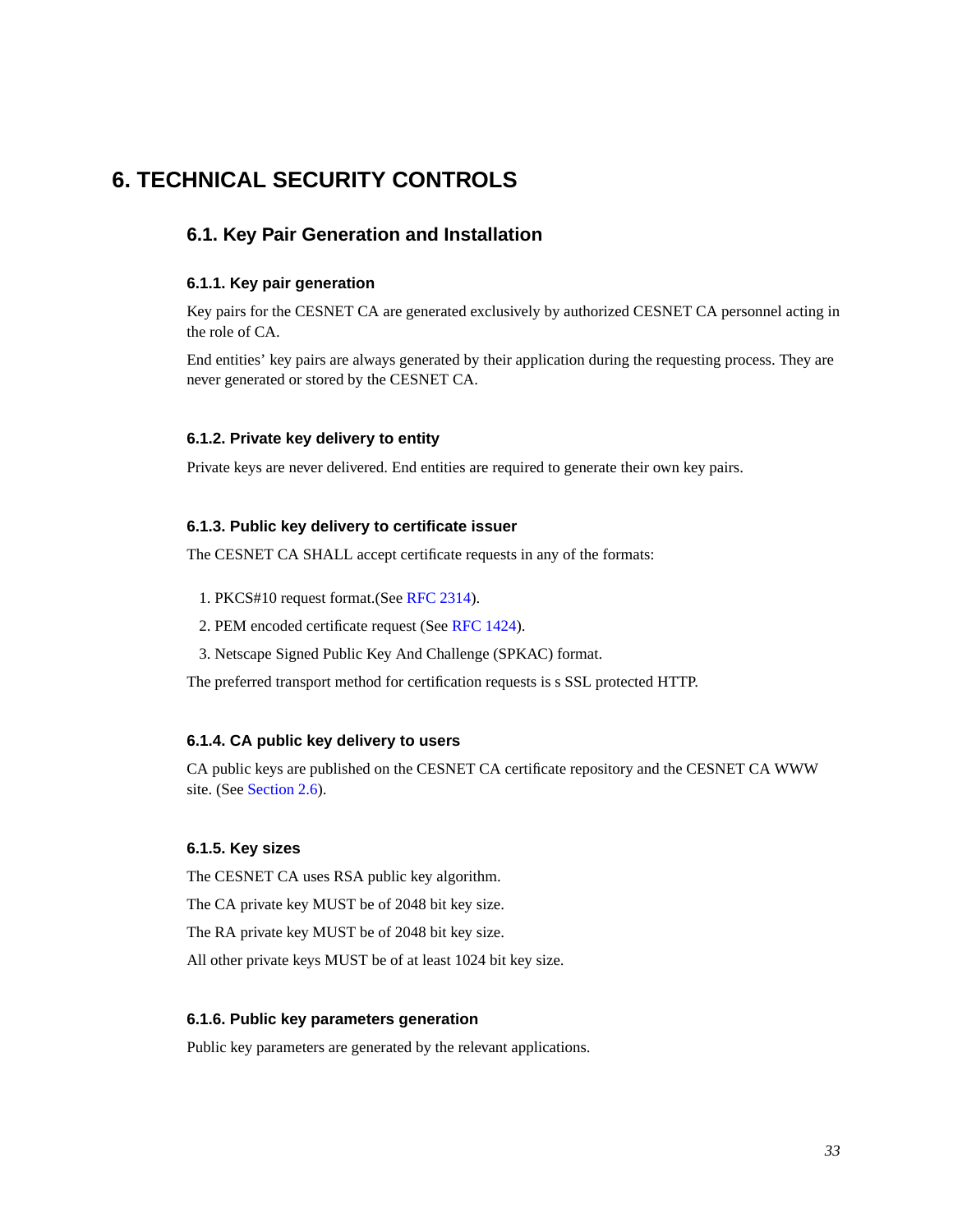### **6.1.7. Parameter quality checking**

<span id="page-33-0"></span>The CESNET CA does not require checking of the quality of the public keys parameters.

### **6.1.8. Hardware/software key generation**

The CESNET CA keys are generated in software.

<span id="page-33-1"></span>The subscribers keys MAY be generated in software or hardware.

### **6.1.9. Key usage purposes (as per X.509 v3 key usage field)**

The X.509 v3 keyUsage extension field is set according to the requirements stated in the relevant CP.

### <span id="page-33-3"></span><span id="page-33-2"></span>**6.2. Private Key Protection**

### **6.2.1. Standards for cryptographic module**

The CESNET CA does not claim that the cryptographic module used is compliant with any pre-determined standard.

#### <span id="page-33-4"></span>**6.2.2. Private key (n out of m) multi-person control**

<span id="page-33-5"></span>The CESNET CA does not use multi-person control of keys.

### **6.2.3. Private key escrow**

The CESNET CA private keys are not given in escrow. The CESNET CA is also not available for accepting escrow copies of keys of other parties.

### <span id="page-33-6"></span>**6.2.4. Private key backup**

The CESNET CA private keys are backup protected. The backup copies encrypted with 3DES or AES are securely stored off-site.

#### <span id="page-33-7"></span>**6.2.5. Private key archival**

<span id="page-33-8"></span>The CESNET CA private keys are archived on encrypted media.

### **6.2.6. Private key entry into cryptographic module**

<span id="page-33-9"></span>All private keys managed by the CESNET CA are only stored in encrypted form.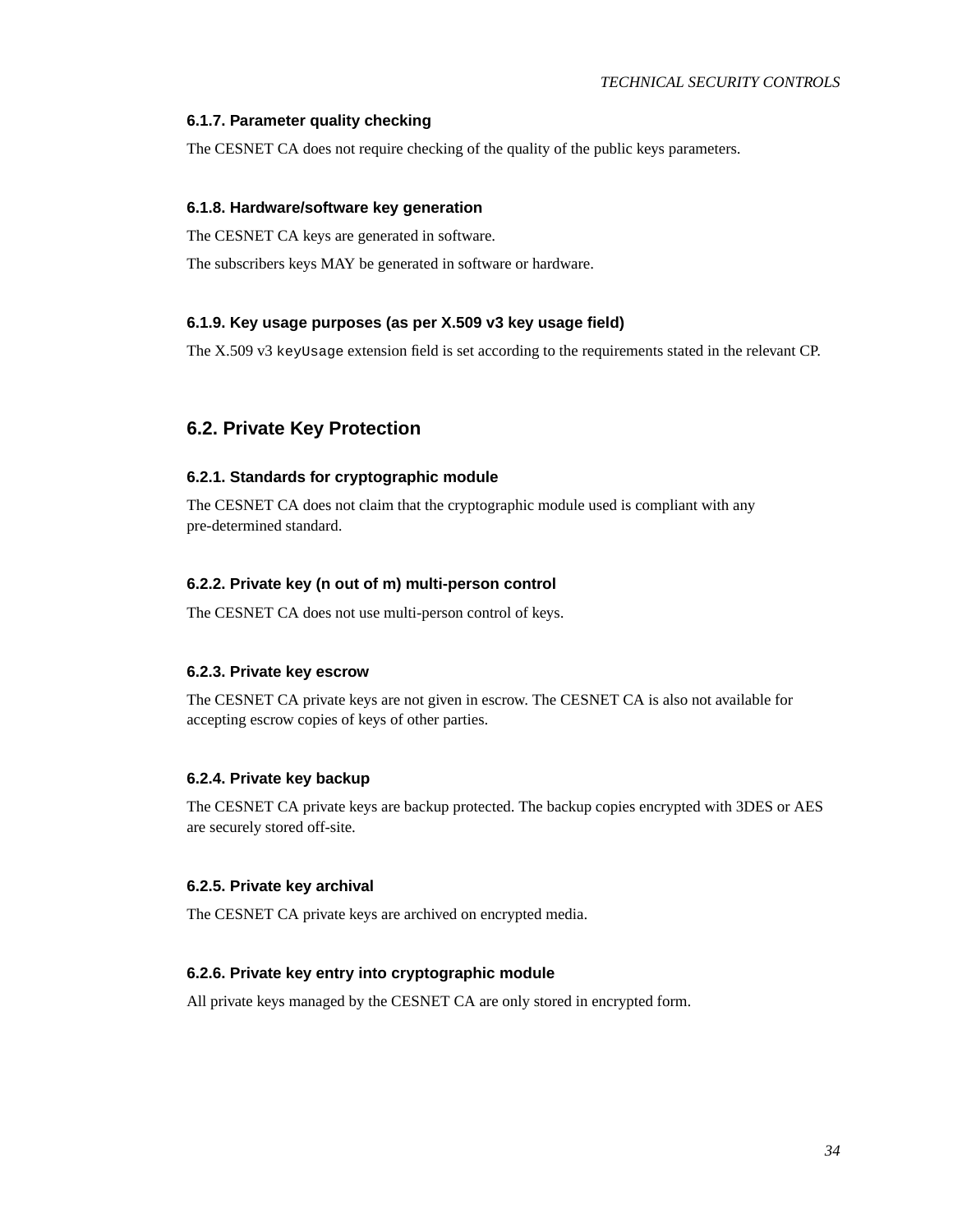### **6.2.7. Method of activating private key**

Every activation of a CESNET CA private key MUST require entering of activating data (passphrase). The passphrase MUST be known to authorized CESNET CA personnel only.

### <span id="page-34-0"></span>**6.2.8. Method of deactivating private key**

Cryptographic modules which have been activated MUST NOT be left unattended. They MUST be deactivated after use, e.g. via logout procedure.

### <span id="page-34-1"></span>**6.2.9. Method of destroying private key**

The CESNET CA private keys are archived. After the retention period (see [Section 4.6.2\)](#page-25-5) the archive media SHALL be destroyed.

Private keys on magnetic disk can be removed by overwriting the key files.

### <span id="page-34-3"></span><span id="page-34-2"></span>**6.3. Other Aspects of Key Pair Management**

### **6.3.1. Public key archival**

<span id="page-34-4"></span>Public keys are archived as part of the certificate archival.

### **6.3.2. Usage periods for the public and private keys**

The validity period for issued certificates is set according to the requirements stated in the relevant CP.

### <span id="page-34-6"></span><span id="page-34-5"></span>**6.4. Activation Data**

### **6.4.1. Activation data generation and installation**

<span id="page-34-7"></span>The passphrases used by the CESNET CA are at least 15 characters long.

#### **6.4.2. Activation data protection**

The CESNET CA passphrases MUST be known to authorized CESNET CA personnel only. The passphrases MUST be used only in secure physic environment.

### <span id="page-34-8"></span>**6.4.3. Other aspects of activation data**

<span id="page-34-9"></span>No stipulation.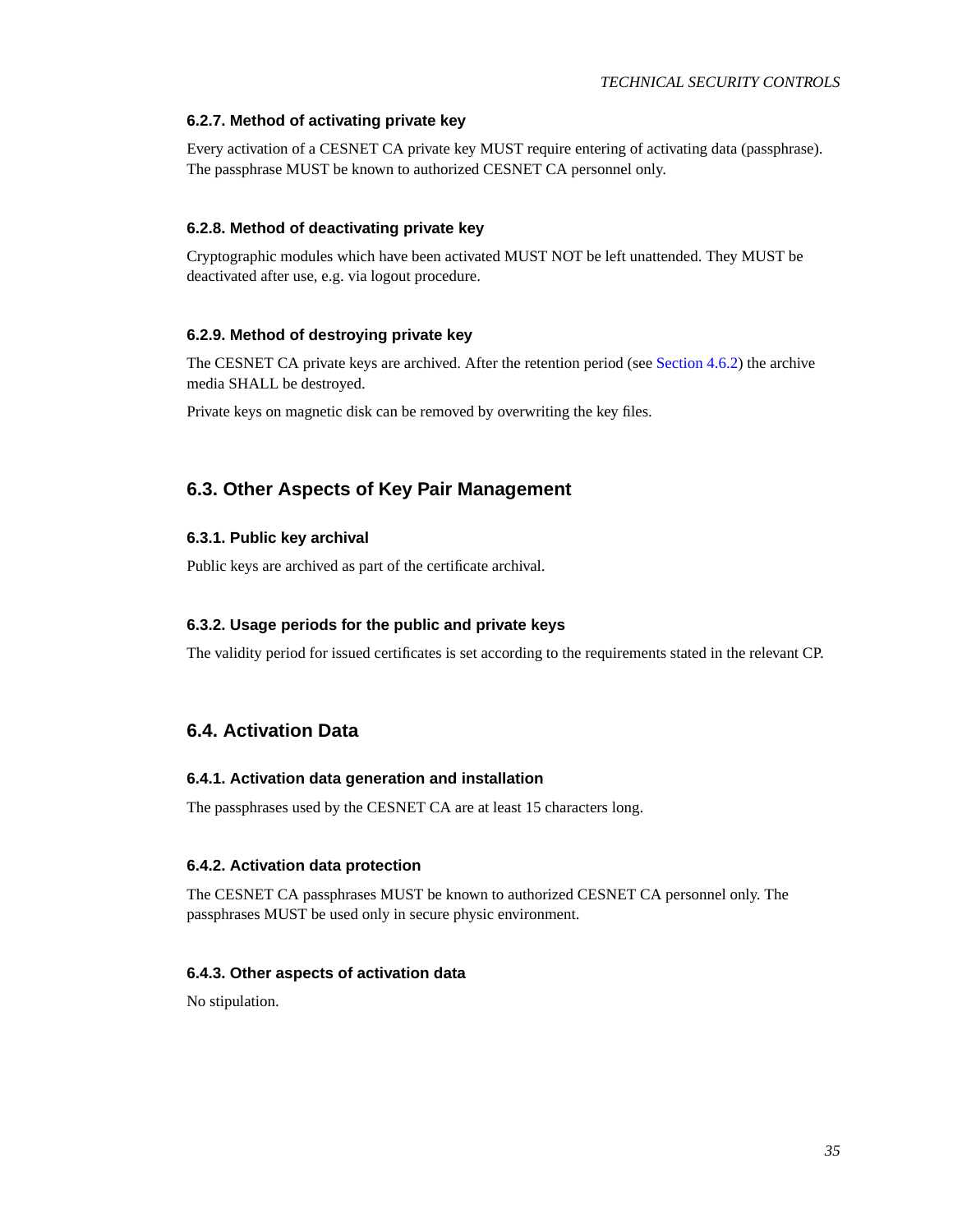### <span id="page-35-0"></span>**6.5. Computer Security Controls**

### **6.5.1. Specific computer security technical requirements**

The CESNET CA computer system MUST satisfy following requirements:

- 1. The CESNET CA is run on dedicated computer system.
- 2. Only the software needed to perform the CA tasks is installed on the system.
- 3. Access to the operating system and the CA software is allowed only to the authorized CESNET CA personnel.
- 4. Physical access to the system is allowed only to the authorized CESNET CA personnel.
- 5. All security related events are audited.

The desired functionality MAY be provided by the operating system, the CA software, physical protection or by a combination of those.

### <span id="page-35-1"></span>**6.5.2. Computer security rating**

No formal computer security rating is required.

### <span id="page-35-3"></span><span id="page-35-2"></span>**6.6. Life Cycle Technical Controls**

#### **6.6.1. System development controls**

The development of the CESNET CA software is carried in a controlled secure environment.

<span id="page-35-4"></span>Production and development environment are totally separated.

### **6.6.2. Security management controls**

The logs, the configuration files and the entire file system of the CESNET CA computer systems are regularly checked.

### <span id="page-35-5"></span>**6.6.3. Life cycle security ratings**

No formal life cycle security rating is required.

### <span id="page-35-6"></span>**6.7. Network Security Controls**

<span id="page-35-7"></span>The CESNET CA computer system SHALL be always kept off-line.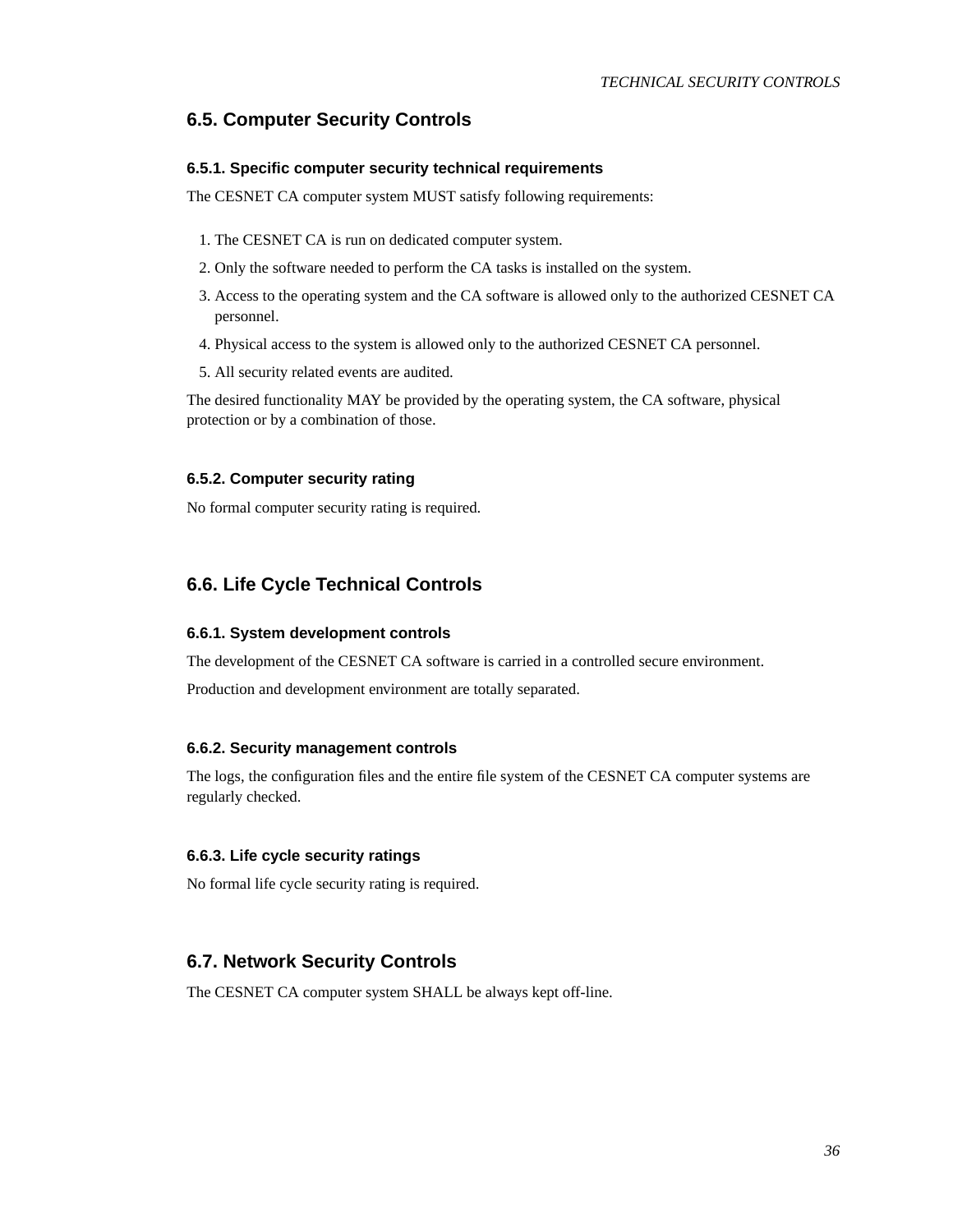## **6.8. Cryptographic Module Engineering Controls**

No stipulation.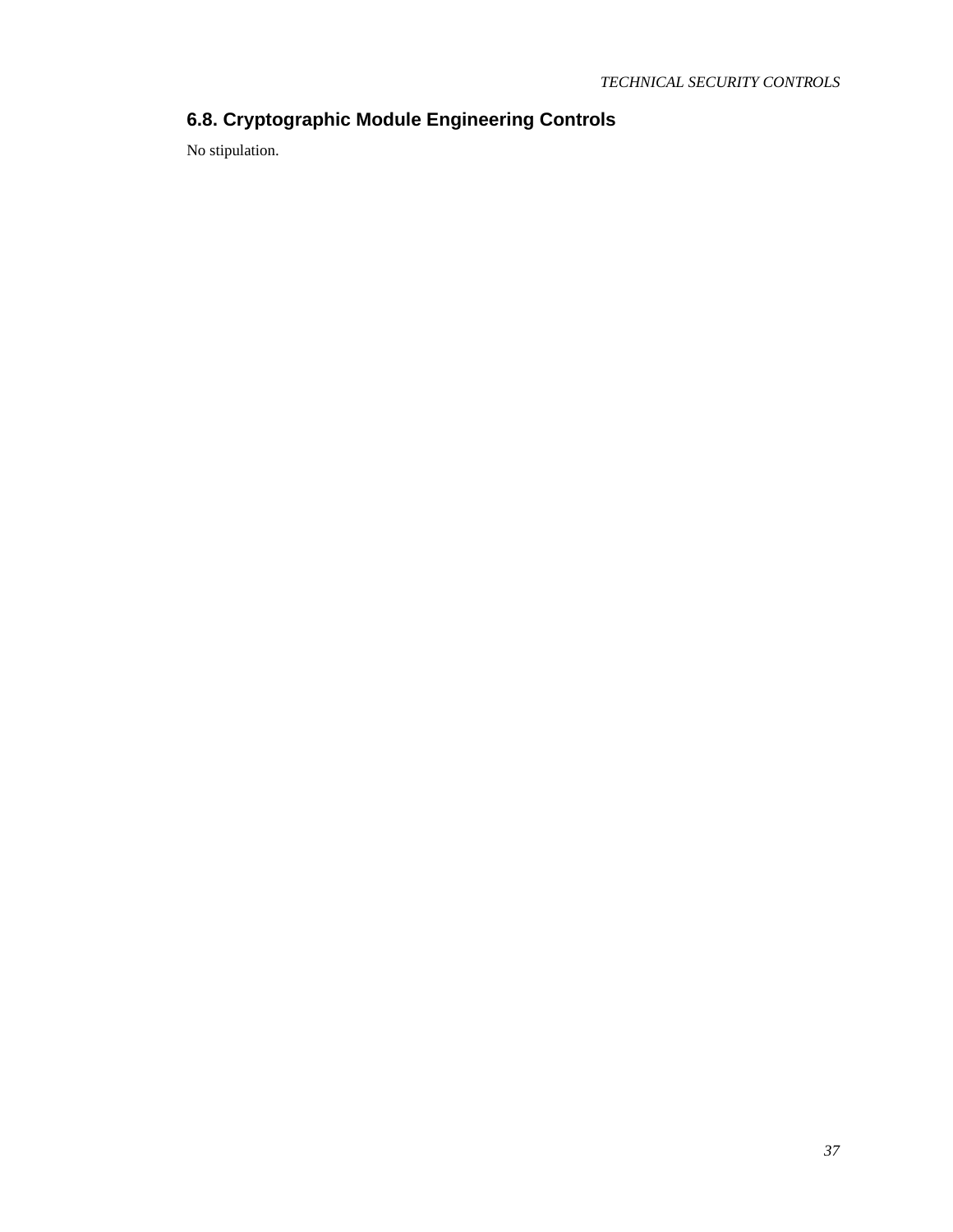## <span id="page-37-1"></span><span id="page-37-0"></span>**7. CERTIFICATE AND CRL PROFILES**

### **7.1. Certificate Profile**

The certificate profile described in this subcomponent can be overridden by the requirements stated in the relevant CP.

The certificates issued in accordance with this CPS SHOULD follow the [RFC 2459](#page-44-4) and the PKIX profiles.

### <span id="page-37-2"></span>**7.1.1. Version number(s)**

Certificates issued under this CPS are X.509 version 3 certificates. The version field in certificates MUST be set to 0x2 to indicate this.

### <span id="page-37-3"></span>**7.1.2. Certificate extensions**

This CPS allows using the extensions defined in PKI RFCs and some major vendor extensions. The typical certificate SHOULD populate following extensions:

7.1.2.1. Basic Constraints

**CRITICAL** 

Set to TRUE in CA certificates.

### 7.1.2.2. Key Usage

CRITICAL

For CA certificates the bits digitalSignature, nonRepudiation, keyCertSign, and cRLSign SHOULD be set to one.

For personal certificates the bits digitalSignature, nonRepudiation, keyEncipherment, and dataEncipherment SHOULD be set to one.

For server certificates the bits digitalSignature, nonRepudiation SHOULD be set to one.

#### 7.1.2.3. Subject Key Identifier

Unique identifier of the subject key according to [RFC 2459.](#page-44-4)

### 7.1.2.4. Authority Key Identifier

Unique identifier of the issuer key according to [RFC 2459.](#page-44-4)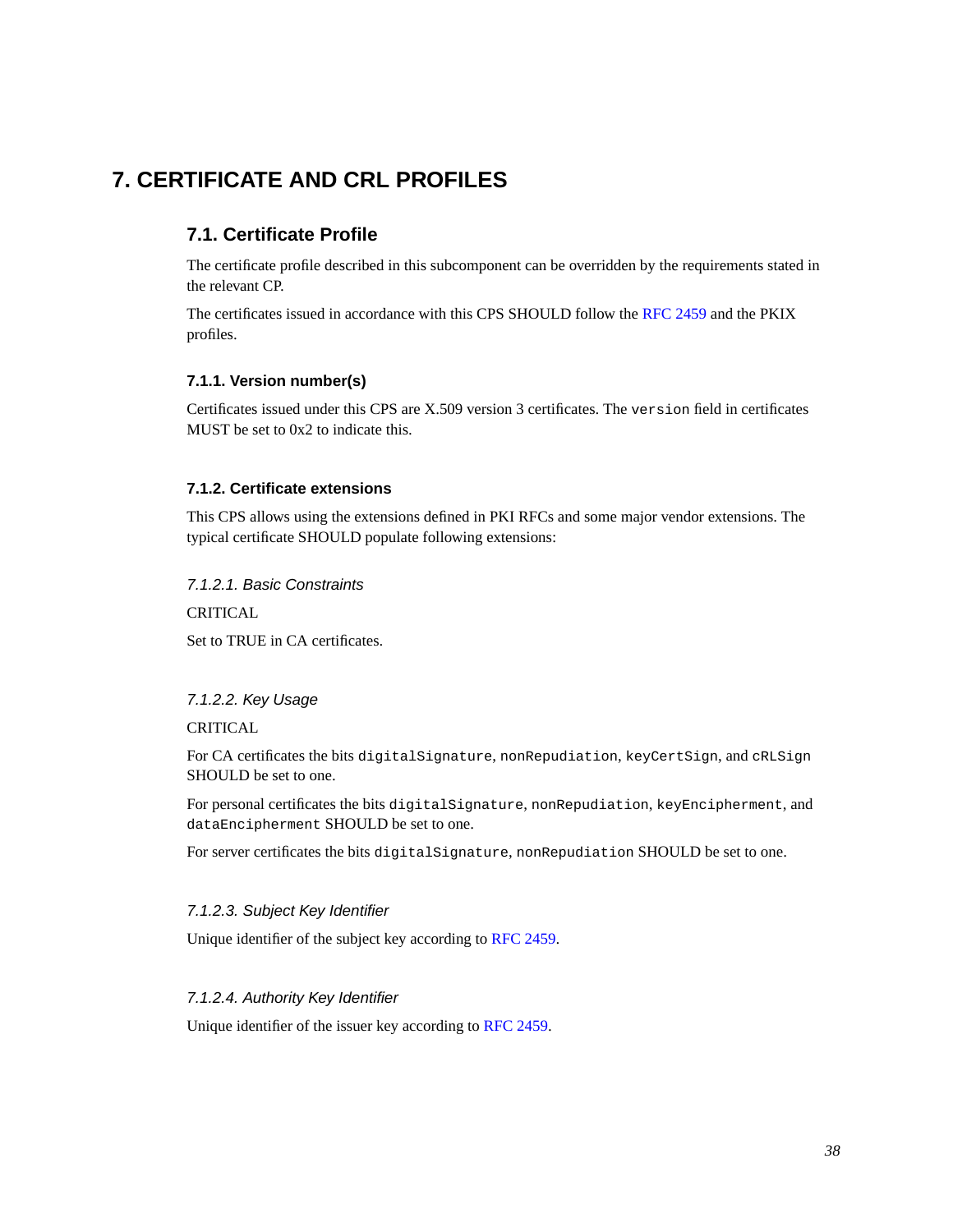### 7.1.2.5. Subject Alternative Name

SHOULD contain e-mail address of the subject, when provided. This extension is mandatory for certificates indicating S/MIME key usage.

Subject Alternative Name SHOULD be contain server DNS names in server certificates.

### 7.1.2.6. CRL Distribution Points

The URI of the current CRL.

### 7.1.2.7. Certificate Policies

The OID of the relevant CP without any qualifiers.

### <span id="page-38-0"></span>**7.1.3. Algorithm object identifiers**

The CESNET CA issues certificates using following algorithms:

### 7.1.3.1. Signature algorithms

#### md5WithRSAEncryption

 $\{ \text{iso}(1) \text{ member-body}(2) \text{ us}(840) \text{ rsadsi}(113549) \text{ pkc}(1) \text{ pkc}-1(1) \text{ 4} \}$ 

sha-1WithRSAEncryption

{ iso(1) member-body(2) us(840) rsadsi(113549) pkcs(1) pkcs-1(1) 5 }

### 7.1.3.2. Subject public key algorithms

#### rsaEncryption

{ iso(1) member-body(2) us(840) rsadsi(113549) pkcs(1) 1 }

#### <span id="page-38-1"></span>dhpublicnumber

{ iso(1) member-body(2) us(840) ansi-x942(10046) number-type(2) 1 }

### **7.1.4. Name forms**

<span id="page-38-2"></span>See [Section 3.1.1.](#page-17-2)

### **7.1.5. Name constraints**

<span id="page-38-3"></span>No stipulation.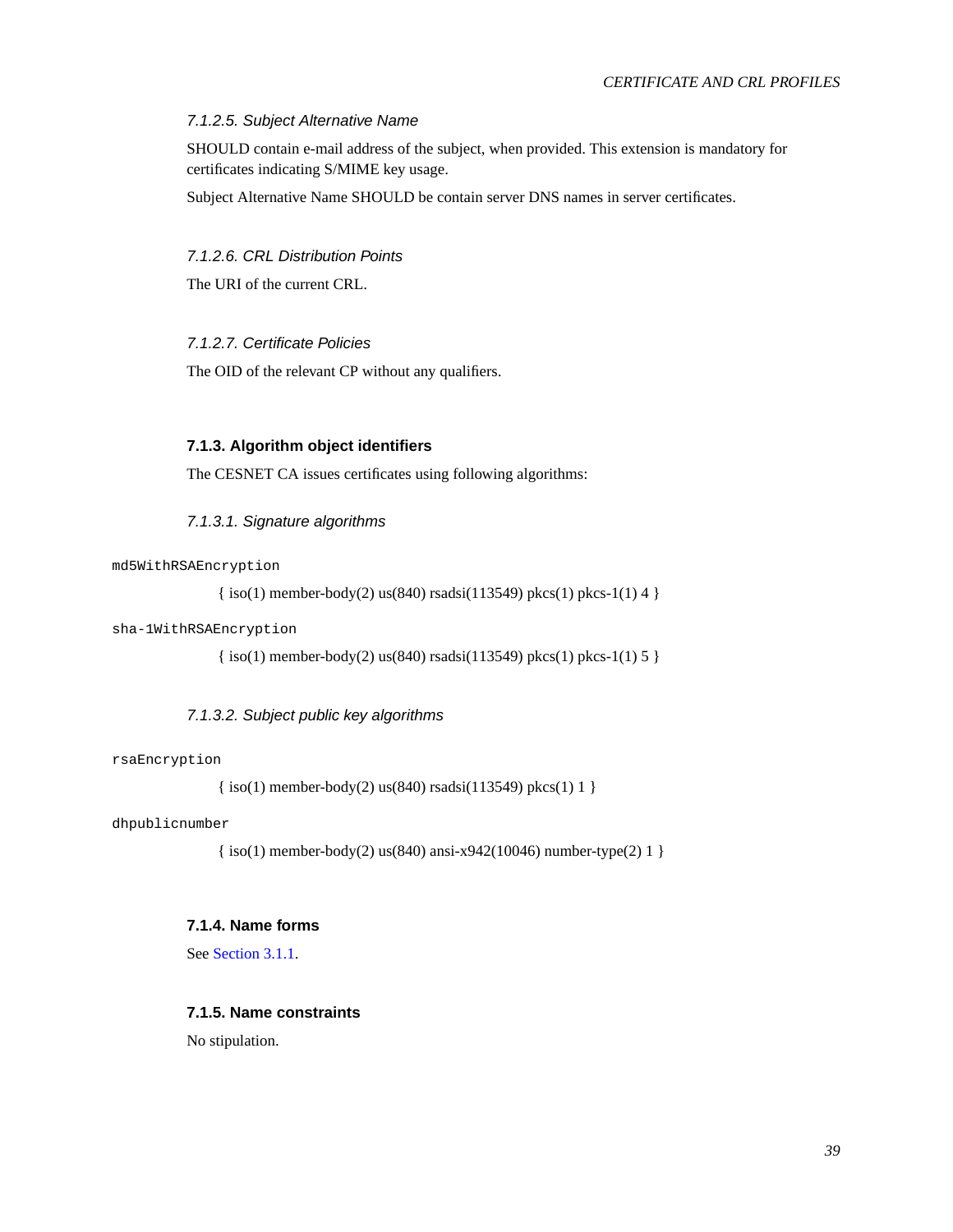### **7.1.6. Certificate policy Object Identifier**

The certificates issued under this CPS SHOULD populate the the certificatePolicies extension with the OID of the relevant CP without any qualifiers.

### <span id="page-39-0"></span>**7.1.7. Usage of Policy Constraints extension**

<span id="page-39-1"></span>No stipulation.

### **7.1.8. Policy qualifiers syntax and semantics**

<span id="page-39-2"></span>The certificates issued under this CPS SHOULD NOT use the policy qualifiers.

### **7.1.9. Processing semantics for the critical certificate policy extension**

No stipulation.

### <span id="page-39-4"></span><span id="page-39-3"></span>**7.2. CRL Profile**

### **7.2.1. Version number(s)**

CRLs issued by the CESNET CA are version X.509 version1 CRLs. This is indicated by omitting the version field in the CRL.

### <span id="page-39-5"></span>**7.2.2. CRL and CRL entry extensions**

No CRL or CRL entry extensions are used.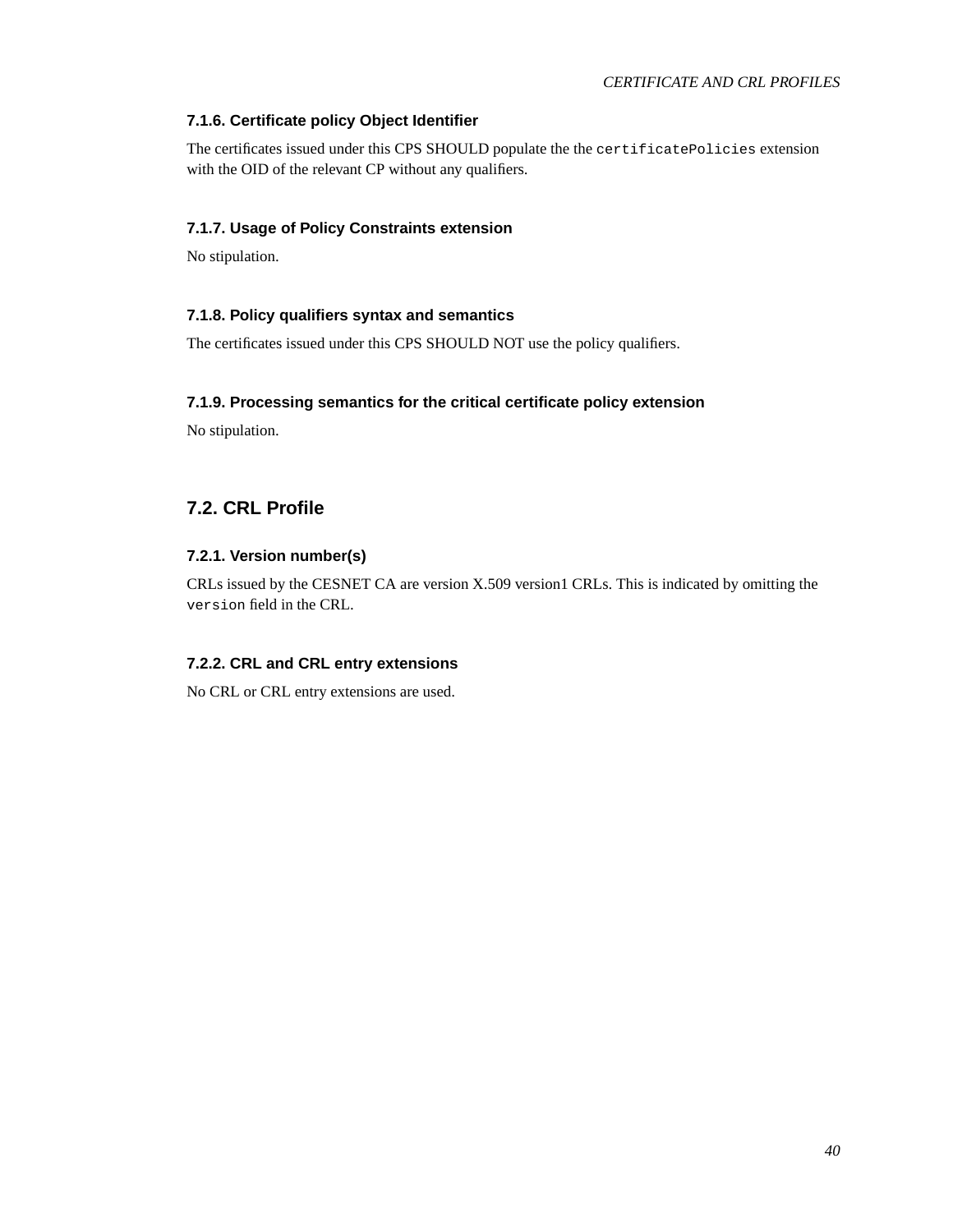## <span id="page-40-1"></span><span id="page-40-0"></span>**8. SPECIFICATION ADMINISTRATION**

### **8.1. Specification change procedures**

Suggested changes to this CPS MUST be communicated to the contact person (see [Section 1.4\)](#page-7-3).

The significance of the change is evaluated by the CESNET CA. If the change is determined to influence the trust procedures of relying parties and/or cooperating CAs, the CESNET CA MUST assign a new OID to the modified CPS.

Minor editorial or typographical changes to this CPS MAY be made without approval.

<span id="page-40-2"></span>All changes MUST be communicated to the interested parties. See [Section 8.2.](#page-40-2)

### **8.2. Publication and notification policies**

<span id="page-40-3"></span>The CPS is published on http://www.cesnet.cz/pki/CPS.html.

### **8.3. CPS approval procedures**

Not applicable.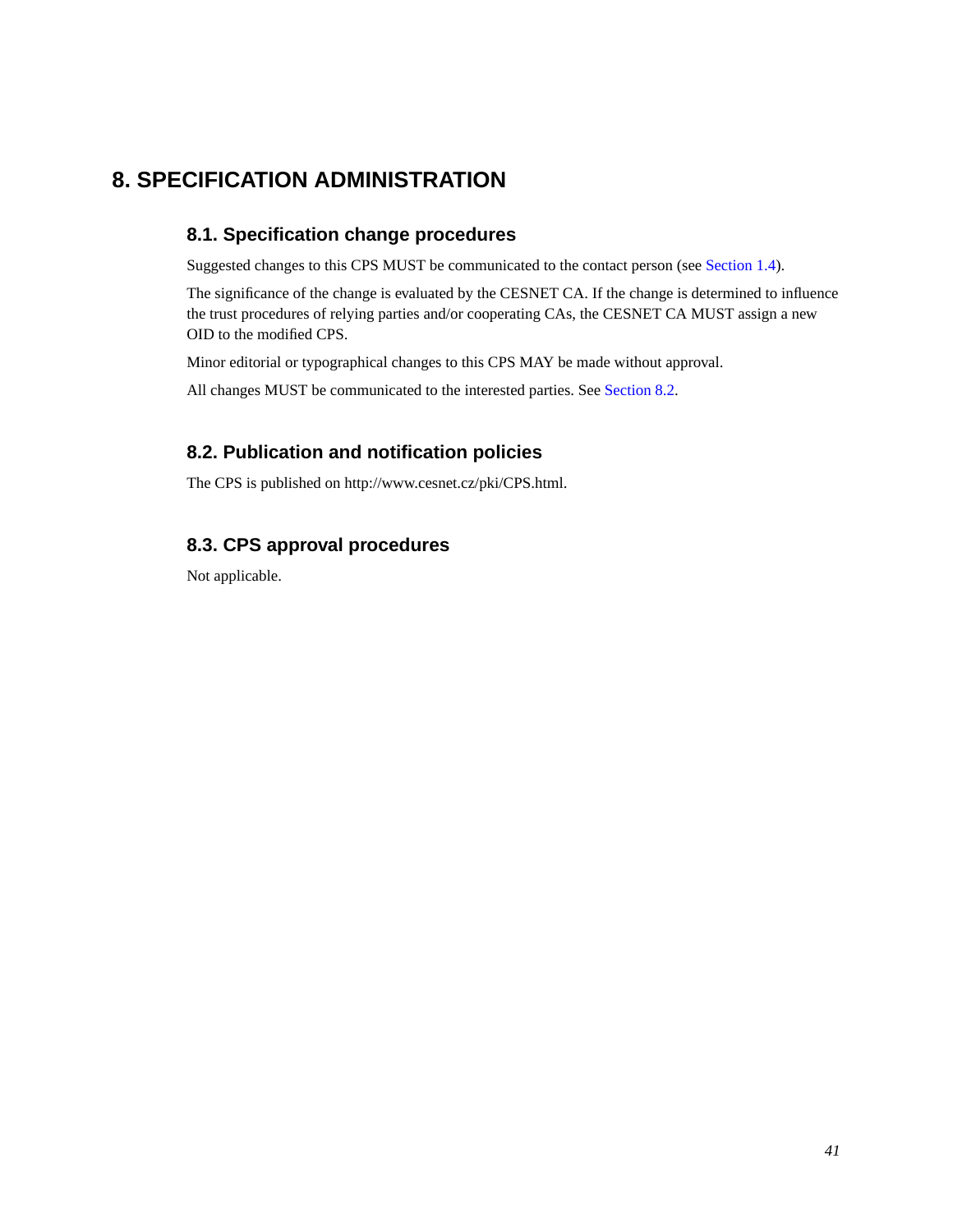## <span id="page-41-0"></span>**Glossary**

### **Certificate subject**

The entity (person, organization, or server) whose public key is certified in the certificate.

### **Certification Authority (CA)**

An authority trusted by one or more users to create and assign public key certificates. Optionally the CA may create the user's keys. It is important to note that the CA is responsible for the public key certificates during their whole lifetime, not just for issuing them.

### **CA-certificate**

A certificate for one CA's public key issued by another CA.

### **Certificate policy**

A named set of rules that indicates the applicability of a certificate to a particular community and/or class of application with common security requirements. For example, a particular certificate policy might indicate applicability of a type of certificate to the authentication of electronic data interchange transactions for the trading of goods within a given price range.

### **Certification path**

An ordered sequence of certificates which, together with the public key of the initial object in the path, can be processed to obtain that of the final object in the path.

### **Certification Practice Statement**

A statement of the practices which a certification authority employs in issuing certificates.

#### **Certificate revocation list**

A CRL is a time stamped list identifying revoked certificates which is signed by a CA and made freely available in a public repository.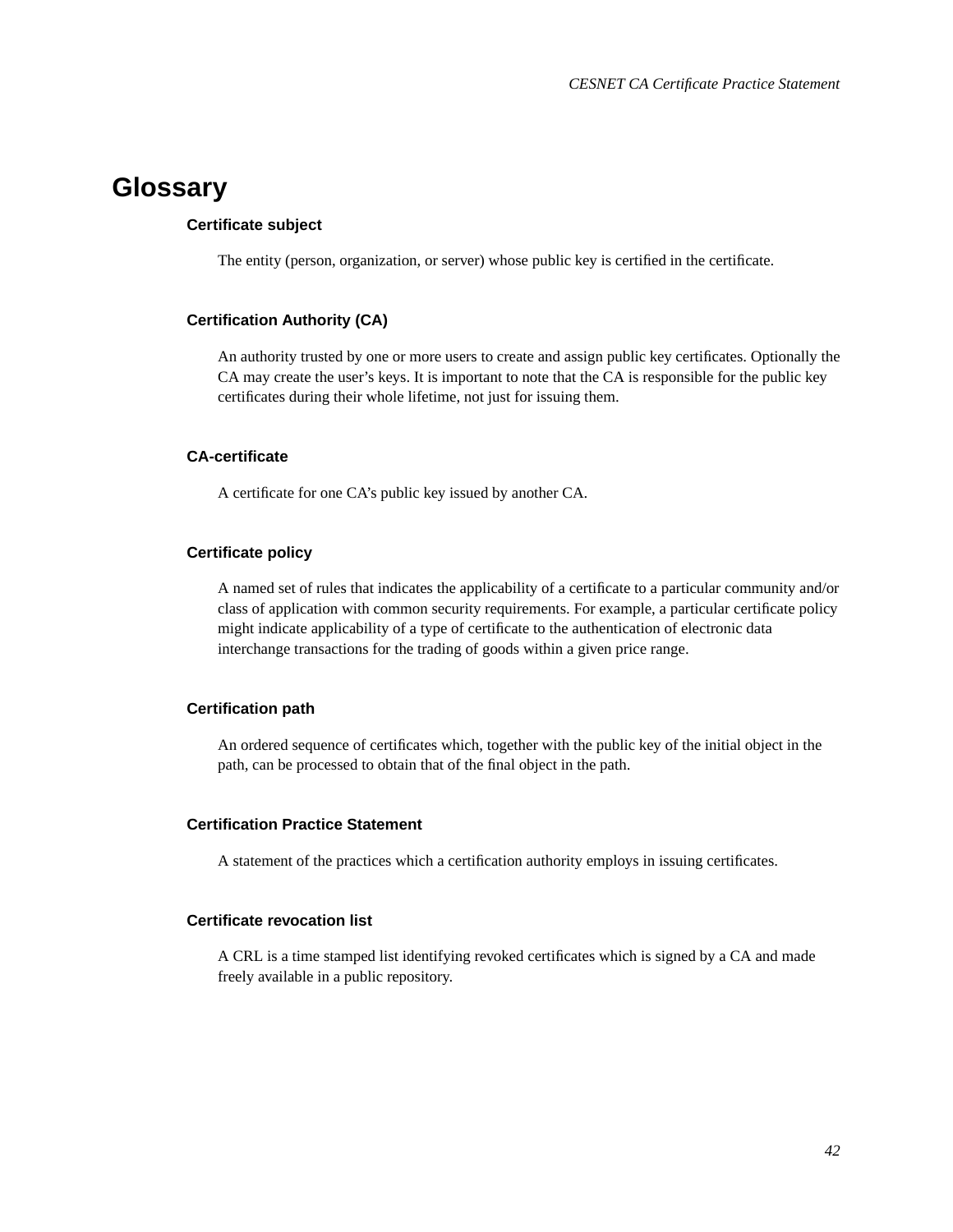### **Issuing certification authority**

In the context of a particular certificate, the issuing CA is the CA that issued the certificate (see also *[Subject certification authority](#page-42-1)*).

### **Public Key Certificate**

A data structure containing the public key of an end entity and some other information, which is digitally signed with the private key of the CA which issued it.

### **Registration authority**

An entity that is responsible for identification and authentication of certificate subjects, but that does not sign or issue certificates (i.e., an RA is delegated certain tasks on behalf of a CA).

### **Relying party**

A recipient of a certificate who acts in reliance on that certificate and/or digital signatures verified using that certificate. In this document, the terms "certificate user" and "relying party" are used interchangeably.

#### <span id="page-42-1"></span>**Subject certification authority**

In the context of a particular CA-certificate, the subject CA is the CA whose public key is certified in the certificate

### **Subscriber**

In the case of certificates issued to resources (such as web servers), the person responsible for the certificate for that resource. For certificates issued to individuals, same as certificate subject.

## <span id="page-42-0"></span>**A. Key words for use in RFCs to Indicate Requirement Levels**

According to [RFC 2119](#page-44-2) Key words for use in RFCs to Indicate Requirement Levels , we specify how the main keywords used in RFCs should be interpreted. Authors who follow these guidelines should incorporate this phrase near the beginning of their document: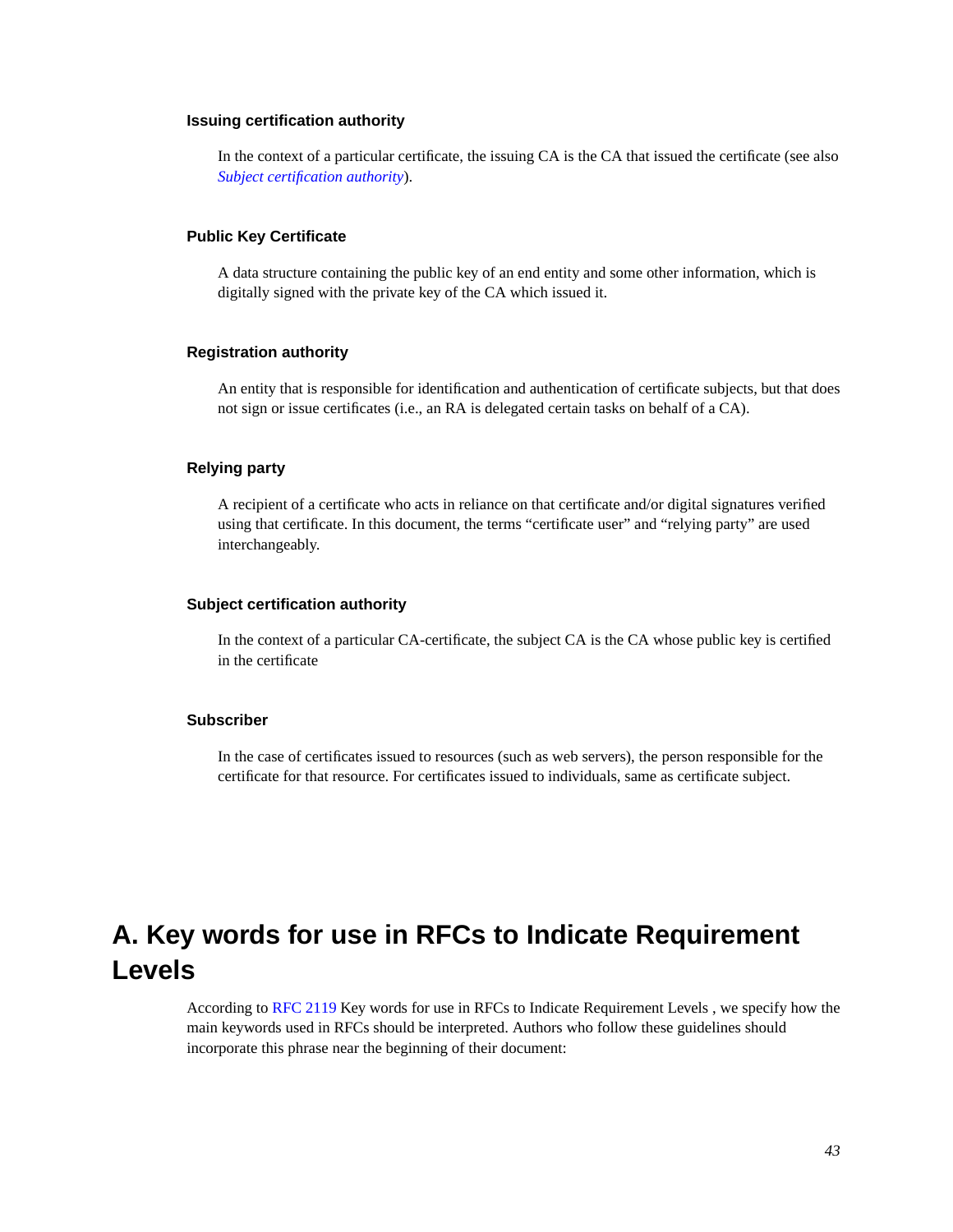The key words "MUST", "MUST NOT", "REQUIRED", "SHALL", "SHALL NOT", "SHOULD", "SHOULD NOT", "RECOMMENDED", "MAY", and "OPTIONAL" in this document are to be interpreted as described in RFC 2119.

- 1. **MUST.** This word, or the terms "REQUIRED" or "SHALL", mean that the definition is an absolute requirement of the specification.
- 2. **MUST NOT.** This phrase, or the phrase "SHALL NOT", mean that the definition is an absolute prohibition of the specification.
- 3. **SHOULD.** This word, or the adjective "RECOMMENDED", mean that there may exist valid reasons in particular circumstances to ignore a particular item, but the full implications must be understood and carefully weighed before choosing a different course.
- 4. **SHOULD NOT.** This phrase, or the phrase "NOT RECOMMENDED" mean that there may exist valid reasons in particular circumstances when the particular behavior is acceptable or even useful, but the full implications should be understood and the case carefully weighed before implementing any behavior described with this label.
- 5. **MAY.** This word, or the adjective "OPTIONAL", mean that an item is truly optional. One vendor may choose to include the item because a particular marketplace requires it or because the vendor feels that it enhances the product while another vendor may omit the same item. An implementation which does not include a particular option MUST be prepared to interoperate with another implementation which does include the option, though perhaps with reduced functionality. In the same vein an implementation which does include a particular option MUST be prepared to interoperate with another implementation which does not include the option (except, of course, for the feature the option provides.)